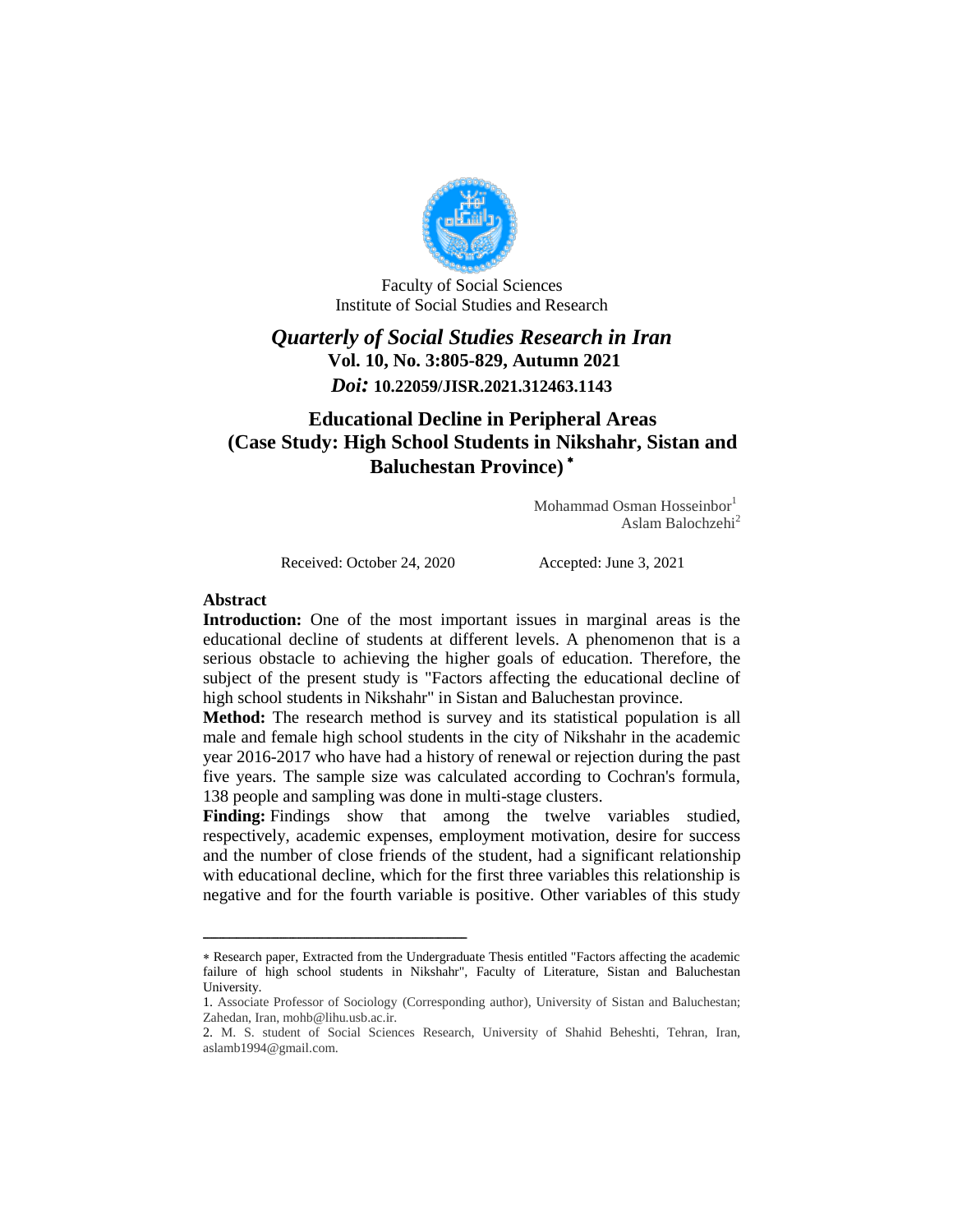such as gender, socio-economic status, cultural capital, students 'self-esteem, parents' attention to their children's education, parents 'strictness towards students, motivation to obtain a university degree and the number of family members, with students' educational decline did not have a significant relationship.

**Conclusion:** Findings of this study showed that some economic factors, some motivational factors and some interaction factors affect the educational decline of high school students in Nikshahr and also contrary to some theories and many previous researches, the relationship among some variables with educational decline were not approved. Therefore, in order to complete the work, it is better to do research on the effects of interactions within schools, educational content of textbooks, types of labeling in schools and social networks in different types and dimensions on students' educational progress and decline. According to the research findings, it is suggested more studies be done on the issue of educational decline in the region with other theoretical approaches and methods, especially qualitative and phenomenological researches. Also, based on the results of this study, it can be suggested to reduce academic failure in the region: Through supportive institutions such as welfare and relief committees and with the help of charities, the necessary support should be provided to students' families to provide tuition fees and educational supplies and equipment. The necessary motivations for education and hope for the future in the course of daily life and education and in the form of overt and covert programs by parents and educators to be strengthened in students. Appropriate modeling of successful and educated students through attractive encouragement, reflection of successes as well as encouragement in real and virtual space and also providing participation of these students in school affairs and especially educational and reinforcement programs for less knowledgeable students must be done.

**Keywords:** Education, Student, Educational Decline, Peripheral Areas, Nikshahr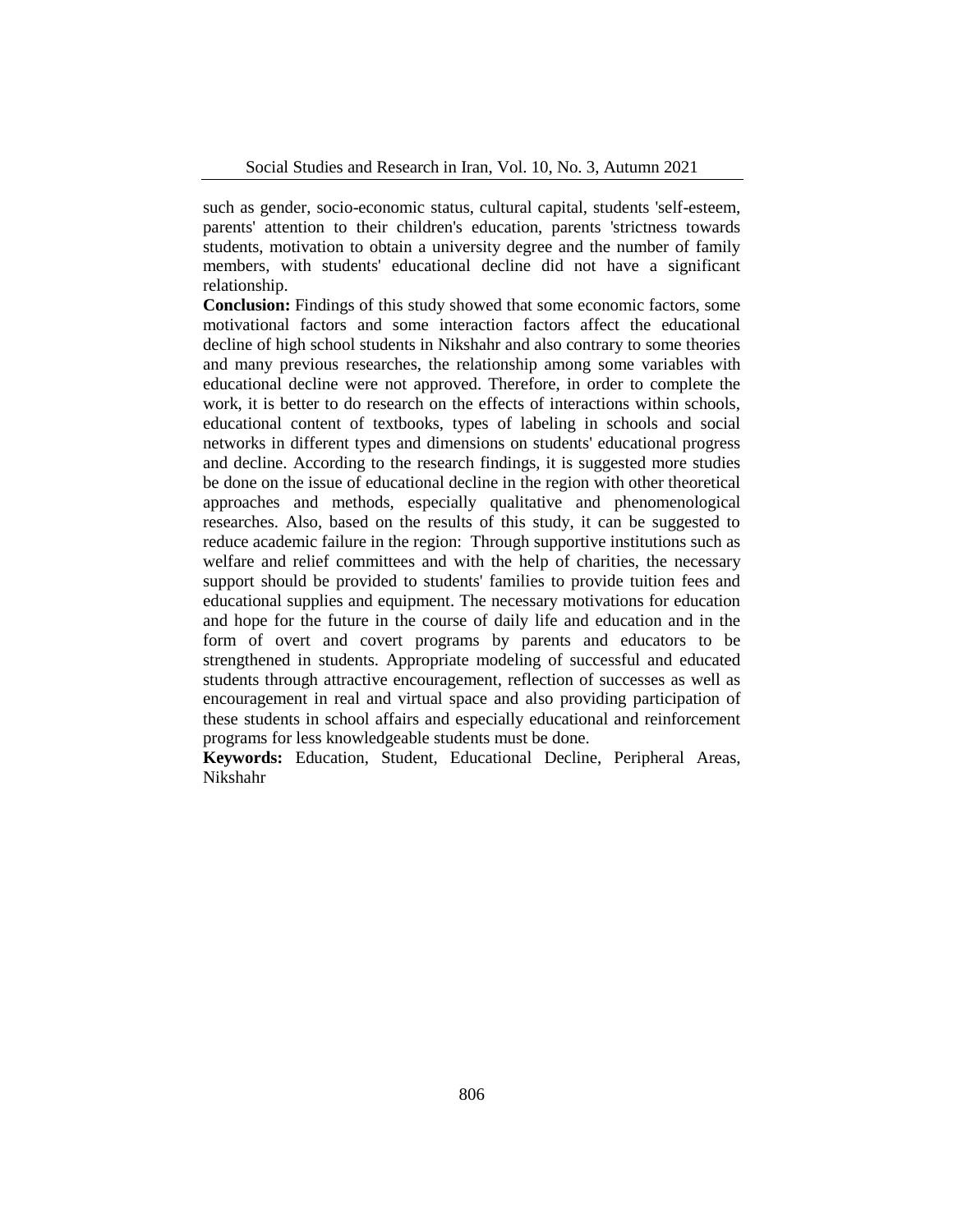#### **Bibliography**

- Abbaszadeh, M., & others. (2012), "Study of the relationship between social capital and social anomie", **Quarterly Journal of Social Studies and Research**, No. 1: 172-145. (*In Persian*)
- Abedi, A. (2001), **A study of the relationship between academic achievement motivation of male and female high school students in Isfahan with their family and personality characteristics**, Isfahan: Isfahan Education Department. (*In Persian*)
- Afzali, M., Delavar, A., & Afzali, A. (2014), "Meta-analysis of dissertations in the field of academic failure", **Quarterly of Educational Measurement**, No. 17: 23-44. (*In Persian*)
- Ahmadi, A. (1990), **Adolescent Psychology**, Tehran: Roudaki Publishing. (*In Persian*)
- Akrami, A. A. (2009), **Study of academic failure and its effective factors among high school students in Abarkooh**, M.Sc. Thesis, Shahid Bahonar University of Kerman. (*In Persian*)
- Aminfar, M. (1988), "Causes and factors of academic failure and how to reduce it", **Journal of Education**, No. 13 and 14: 9-36. (*In Persian*)
- Anderman, E., & Wolters, C. (2006), **Goal, values, and affect**, In P. Alexander & P. Winne (Eds.), Handbook of educational psychology (2nd Ed.), (pp. 369–389), Mahwah, NJ: Erlbaum Publishers.
- $\bullet$  Bahrami, F., & Shiva, R. (2006), "Study of the relationship between motivation and academic achievement of male and female high school students in Isfahan", **Journal of Educational Sciences and Psychology, University of Isfahan**, No. 2: 61-72. (*In Persian*)
- Bankston, C. L. & Zhou, M. (2002), "Being well vs. doing well: Selfesteem and school performance among immigrant and non-immigrant racial and ethnic groups", **International Migration Review**, No .36: 389-415.
- Caprara, G. V., Fida, R., Vecchione, M., Del Bove, G., Vecchio, G. M., Barbaranelli, C., & Bandura, (2008). "Longitudinal Analysis of the role of perceived self-efficacy for self-regulated learning in academic continuance and achievement", **Journal of Educational Psychology**, No. 100: 525–534.
- Chalabi, M. (1996), **Sociology of order: A theoretical description and analysis of social order**, Tehran: Ney Publications. (*In Persian*)
- Choudhary AI, Latif A, Hammayun AA (2015), "Economic Effects of Student Dropouts: A Comparative Study", **Journal of Global Economics**, No 2: 1-4.
- Dadfar, R., & others (2013), "Study of family factors affecting the academic failure of male and female students in the first year of high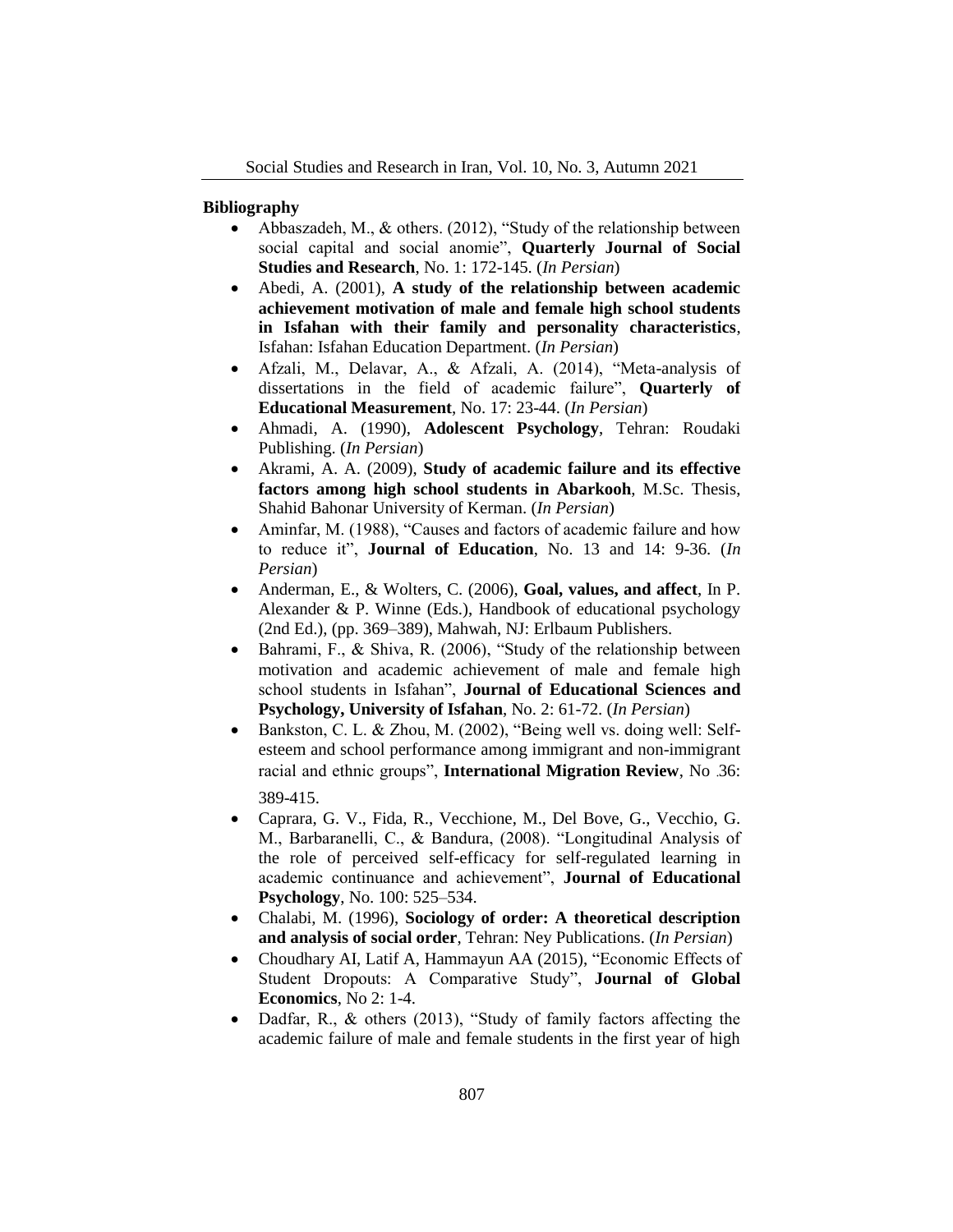school in Darrehshahr in the academic year 91-90", **Journal of Ilam University of Medical Sciences**, No. 6: 224-231. (*In Persian*)

- Fan, W. & Walters, C. A. (2014)' "School motivation and high school dropout: The mediating role of educational expectation", **British Journal of Educational Psychology**, No. 1: 22-39.
- Farjam, S. (1397), **The role of interactions within the family on students with academic failure**, Master's thesis, Allameh Tabatabai University. (*In Persian*)
- Giddens, A. (1998), **Sociology**, translated by Manouchehr Sabouri, Tehran: Ney Publications. (*In Persian*)
- Goux, D., Gurgand, M. & Maurin, E. (2017), Adjusting Your Dreams? The Effect of School and Peers on Dropout Behaviour, **Economic Journal**, No. 127 (602): 1025-1046.
- Hardre, P. L. & Reeve, J. (2003). "A motivational model of rural students' intentions to persist in, versus drop out of, high school". **Journal of Educational Psychology**, No. 95: 347–356.
- Hashemianfar, S. A., & others. (2012), "Conceptual Analysis of National Attachment", **Quarterly Journal of Social Studies and Research**, No. 3: 179-205. (*In Persian*)
- Jordan, W., Lara, J., & McPartland, J. (1996). "Exploring the causes of early dropout among race, ethnic, and gender groups", **Youth & Society**, No 28: 62-94.
- Kearney, M. S., & Levine, P. B. (2016), "**Income Inequality, Social Mobility, and the Decision to Drop Out of High School**", Brookings Papers on Economic Activity, No. 1: 333-396.
- Lockett, C. T. & Harrell, J. P. (2003), "Racial Identity, self-esteem, and academic achievement: Too much interpretation, too little supporting data", **Journal of Black Psychology**, No. 3: 325-336.
- Ministry of Cooperatives, Labor and Social Welfare (2020), **Report on the development indicators of the Sistan and Baluchestan Province**. (*In Persian*)
- Majidi, B. (1996), **The study of the relationship between some socio-economic characteristics of the family with the success and academic failure of third year middle school students in Mianeh**, M.Sc. Thesis, Shahid Beheshti University. (*In Persian*)
- Moghtaderi, E. (2017), **Identification of social factors affecting academic failure among first-year high school students in special schools in Maragheh**, the third national conference on new research in the field of humanities and social studies in Iran, Qom: Center for Studies and Research Islamic Soroush Hekmat Mortazavi. (*In Persian*)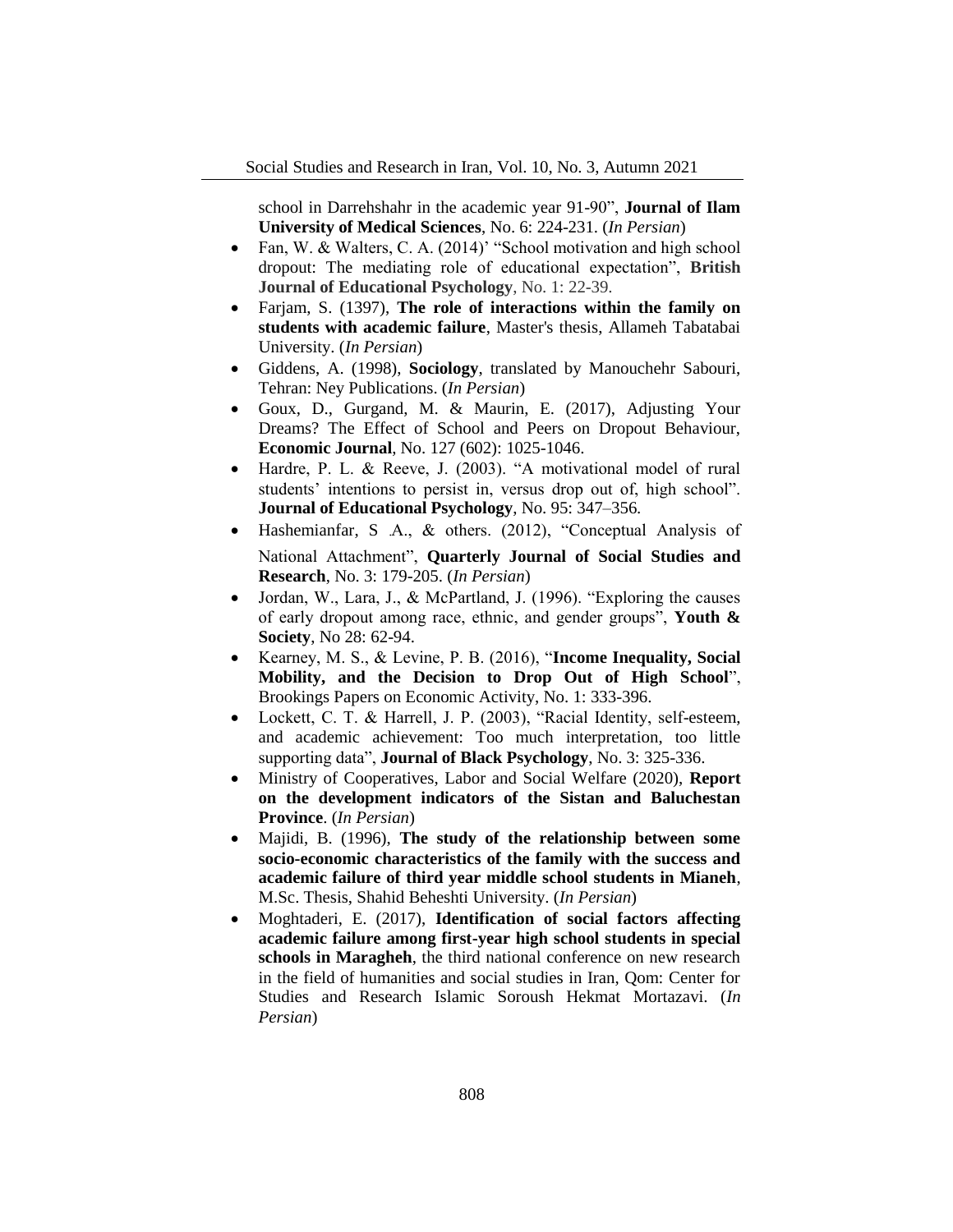- Murray, C. & Greenberg, M. T. (2006). Examining the importance of social relationships and social contexts in the lives of children with high-incidence disabilities. **The Journal of Special Education***,* No. 39(4): 220-233.
- Qalandarzehi, F. (2016), **A Study of the Factors Affecting the Academic Achievement of Female High School Students in Saravan in the 2015-2016 Academic Year**, M.Sc. Thesis, Islamic Azad University, Zahedan Branch. (*In Persian*)
- Qanaatpisheh, A. A. (2005), "Comparison of the effect of individual competition, individual effort and group competition", **Journal of Education**, No. 81: 131-168. (*In Persian*)
- Qureishrad, M. (2007), "Causes of academic failure of talented students of Urmia University of Medical Sciences", **Horizon of Medical Education Development**, No. 3: 21-25. (*In Persian*)
- Pianta, R. C. (1999). **Enhancing relationships between children and teachers***.* American Psychological Association.
- Rahgozar, H. (2016), **Study of effective factors in academic failure of high school students in District 1 of Shahriar city in the academic year of 1994-95**, M.Sc. Thesis, Islamic Azad University, Central Tehran Branch. (*In Persian*)
- Rahmani, P. (2011), "The relationship between self-esteem, achievement goals and academic achievement among the primary school students", **Procedia - Social and Behavioral Sciences**, No. 29: 803–808.
- Salmalian, Z., & Kazem Nejadlili, E. (2014), "Correlation of selfesteem with academic achievement in students", **Journal of Holistic Nursing and Midwifery**, No. 71: 47-40. (*In Persian*)
- Schmidt, J. A., & Padilla, B. (2003), "Self-esteem and family challenge: An investigation of their effects on achievement", **Journal of Youth and Adolescence**, No. 32: 37-46.
- Seyed Nejad, S. Y. (2001), **A Study of the Effective Factors of Academic Achievement in High School Male Students in Babol**, M.Sc. Thesis, University of Tehran. (*In Persian*)
- Sharepour, M. (2007), **Sociology of Education**, Tehran: Samat. (*In Persian*)
- Spera, C. (2005), "A Review of the Relationship between Parenting Practices, Parenting Styles, and Adolescent School Achievement", **Educational Psychology Review**, No. 2: 125-146.
- Stearns, E., & Glennie, E. J. (2006), "**When and Why Dropouts Leave High School**", Youth & Society, No. 1: 29–57.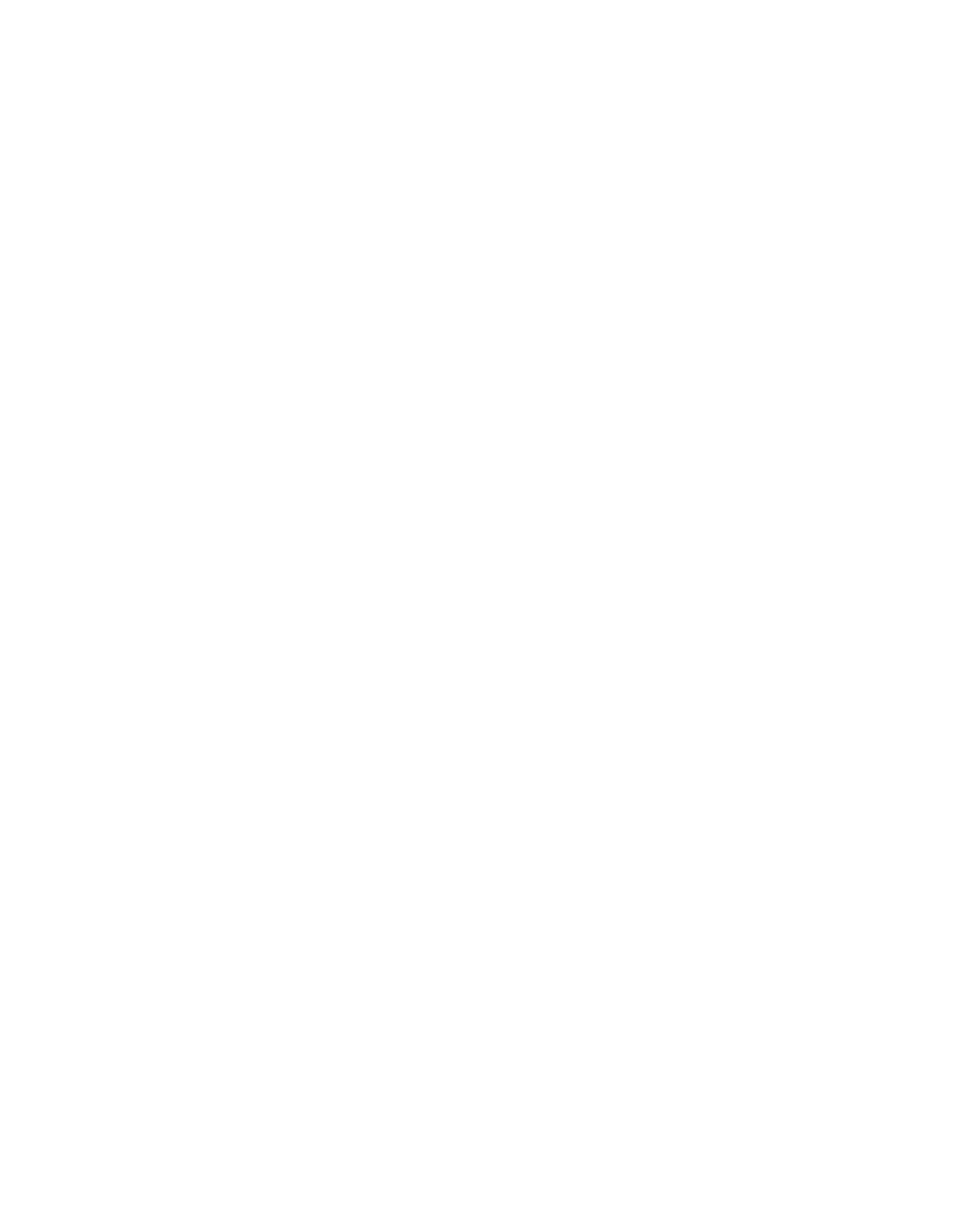# ,<br>, مطالعات و بختیفات اجتماعی در ایران / دورۀ ۱۰، شارۀ ۳، پاییز ۱۴۰۰: ۸۲۹-۸۲۹ **افت تحصیلی در مناطق پیرامونی )مورد مطالعه: دانشآموزان مقطع متوسطه دوم شهر نیکشهرِ استان سیستان \* و بلوچستان(** 1 محمدعثمان حسینبر

اسلم بلوچزه*ی*`

تاریخ دریافت: 99/8/3 تاریخ پذیرش: 1011/3/13

#### **Doi: 10.22059/JISR.2021.312463.1143**

**چکیده**

نابرابری فضایی جلوههای دیگر نابرابری، از جمله نابرابری آموزشی را به همراه دارد. یکی از مسائل مهم مناطق پیرامونی، افت تحصیلی دانشآموزان از مصادیق و پیامدهای نابرابری آموزشی است كه مانع جدی پیشِ روی نظام آموزش و پرورش برای رسیدن به هدف دسترسی آموزشی است. از این رو، در تحقیق حاضر به دنبال شناسائی عوامل مؤثر بر افت تحصیلی دانشآموزان مقطع متوسطه دوم شهر نیکشهر )واقع در استان سیستان و بلوچستان( به مثابه منطقۀ پیرامونی با روش پیمایش هستیم. جامعه آماری پژوهش، آن دسته از دانشآموزان دختر و پسر مقطع متوسطه دوم شهر نیکشهر در سال تحصیلی 1391-99 هستند كه طی پنج سال گذشته سابقه تجدیدی یا مردودی داشتهاند كه تعداد آنها حدود 1111 نفر برآورد شد. حجم نمونه طبق فرمول كوكران 138 نفر محاسبه گردید كه با روش نمونهگیری خوشهای چندمرحلهای انتخاب شدند. یافتههای تحقیق نشان میدهد كه از بین دوازده متغیر مورد بررسی به ترتیب هزینههای تحصیلی، انگیزه یافتن شغل، تمایل به موفقیت و تعداد دوستان صمیمی درسخوان، دارای رابطه معناداری با افت تحصیلی بودند كه برای سه متغیر اول این رابطه منفی و برای متغیر چهارم این رابطه مثبت بود. در تحلیل رگرسیون چند متغیری، اهمیت نسبی

\* مقاله علمی ـ پژوهشی، مستخرج از پایاننامه كارشناسی با عنوان »عوامل مؤثر بر افت تحصیلی دانشآموزان مقطع متوسطه دوم شهر نیکشهر«، دانشکده ادبیات و علوم انسانی، دانشگاه سیستان و بلوچستان.

1. دانشیار جامعهشناسی دانشگاه سیستان و بلوچستان، زاهدن، ایران (نویسنده مسئول)، mohb@lihu.usb.ac.ir .2 دانشجوی كارشناسی ارشد پژوهش علوم اجتماعی دانشگاه شهید بهشتی، تهران، ایران،

aslamb1994@gmail.com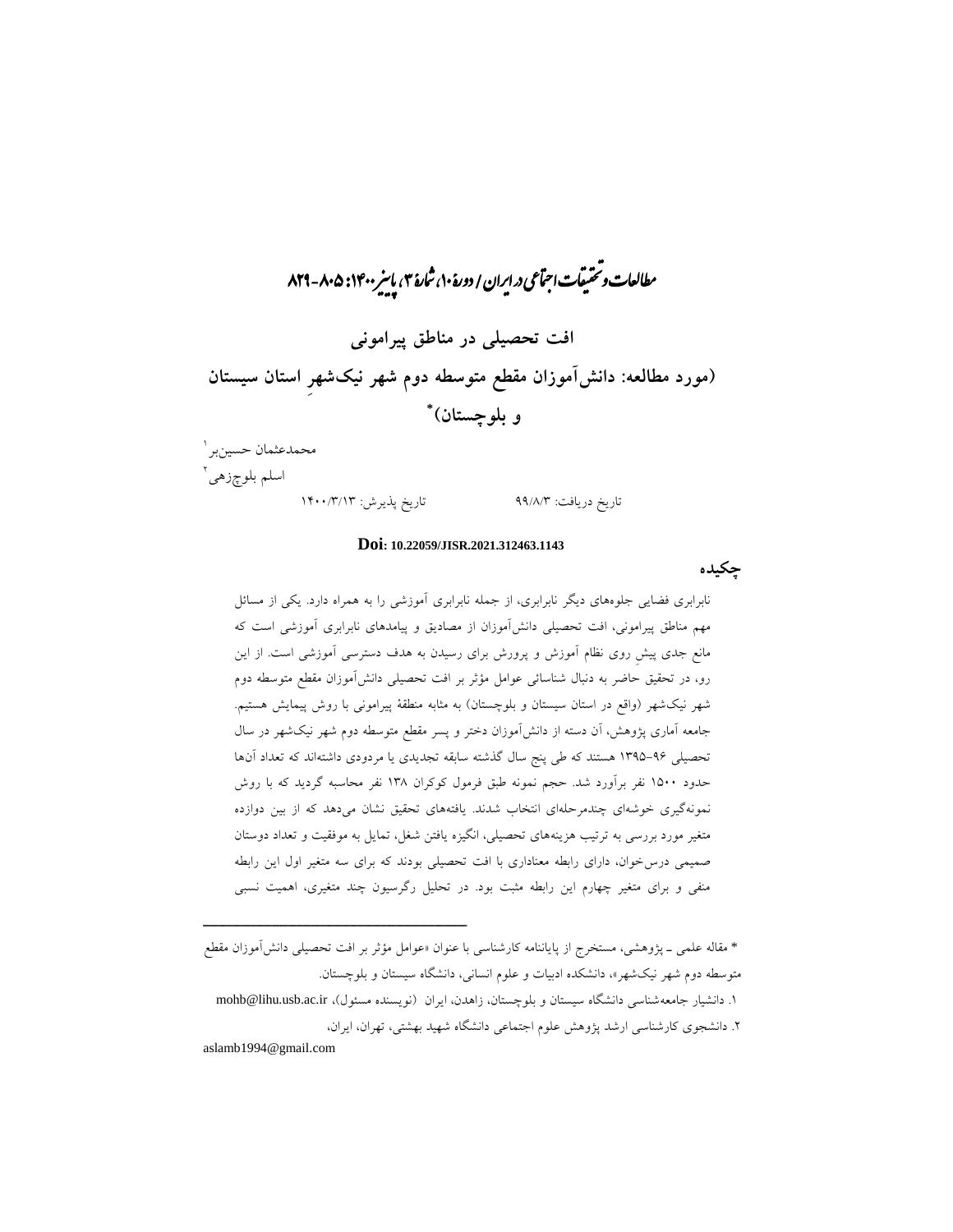مهمترین عوامل تأثیرگذار بر افت تحصیلی در مدل برمبنای قدرت تبیینیشان به به ترتیب عبارتند از هزینههای تحصیلی، انگیزه یافتن شغل و تعداد دوستان صمیمی درسخوان. سایر متغیرهای این تحقیق مانند جنسیت، پایگاه اقتصادی-اجتماعی، سرمایه فرهنگی، عزتنفس دانشآموزان، میزان توجه والدین به تحصیل فرزندانشان، میزان سختگیری والدین نسبت به دانشآموزان، انگیزه كسب مدرک دانشگاهی و تعداد اعضای خانواده، با افت تحصیلی دانشآموزان رابطه معناداری نداشتند. **واژههای کلیدی:** آموزش و پرورش، دانشآموز، افت تحصیلی، مناطق پیرامونی، نیکشهر

## **مقدمه و طرح مسئله**

آموزش و پرورش عمومی در هر كشوری وظیفه انتقال میراث فرهنگی و پرورش استعدادهای دانشآموزان و آمادهسازی آنان برای شركت فعال در جامعه را بر عهده دارد؛ به طوری كه آثار آموزش و پرورش را در همه عرصههای بنیادین زندگی عملی، اقتصادی، فرهنگی و سیاسی میتوان مشاهده كرد. از این رو، با این حجم از تأثیرات، طبیعی است كه آموزش و پرورش و شیوه عملکرد واحدهای تابعۀ آن، به طور مداوم مورد پرسش و نقد قرار گرفته و محققین به شناسایی ابعاد مؤثر بر [عدم كارائی] آن اهتمام ورزند (اكرمی، ۱۳۸۸: ۱۹). دانشآموزان برای دستیابی به هدفهای آموزشیشان باید دورههای تحصیلی را طی كنند، اما ممکن است در این مسیر با موانعی روبرو شوند كه موجب كند شدن حركتشان و به تعبیری باعث مردودی و ترک تحصیل آنان شود. عدم موفقیت نظام آموزشی در انجام رسالت و رسیدن به اهداف پیشبینیشده خویش در اغلب موارد به صورت افت یا شکست تحصیلی دانشآموزان بروز میكند. منظور از افت تحصیلی كاهش عملکرد تحصیلی دانشآموز از سطحی رضایت بخش به سطحی نامطلوب است كه ترک تحصیل، تکرار پایه و در نتیجه ضعف در كیفیت یادگیری دانشآموزان از تجلیات آن است. این امر میتواند پیامدهای منفی فردی و اجتماعی به دنبال داشته باشد. فان و همکاران )2110( استدالل میكنند كه »دانشآموزانی كه ترک تحصیل می- كنند، بیشتر احتمال دارد مشکالت سالمتی داشته باشند، در فعالیتهای جنایی شركت داشته و در مشاغل كم درآمد استخدام شوند» (٢٣-٢٢: ٢٠١۴).

در این میان میزان افت تحصیلی در مناطق پیرامونی دور از مركز كه از سطح توسعهیافتگی پائینی برخوردارند، معموالً به دلیل عدم دسترسی و برابری آموزشی در مقایسه با دیگر مناطق، باالتر گزارش میشود و این مسائل در هم افزایی با هم قرار داشته و دور باطلی ایجاد میكنند. در همین ارتباط، طبق گزارش سال 1399 وزارت تعاون، كار و رفاه اجتماعی، استان سیستان و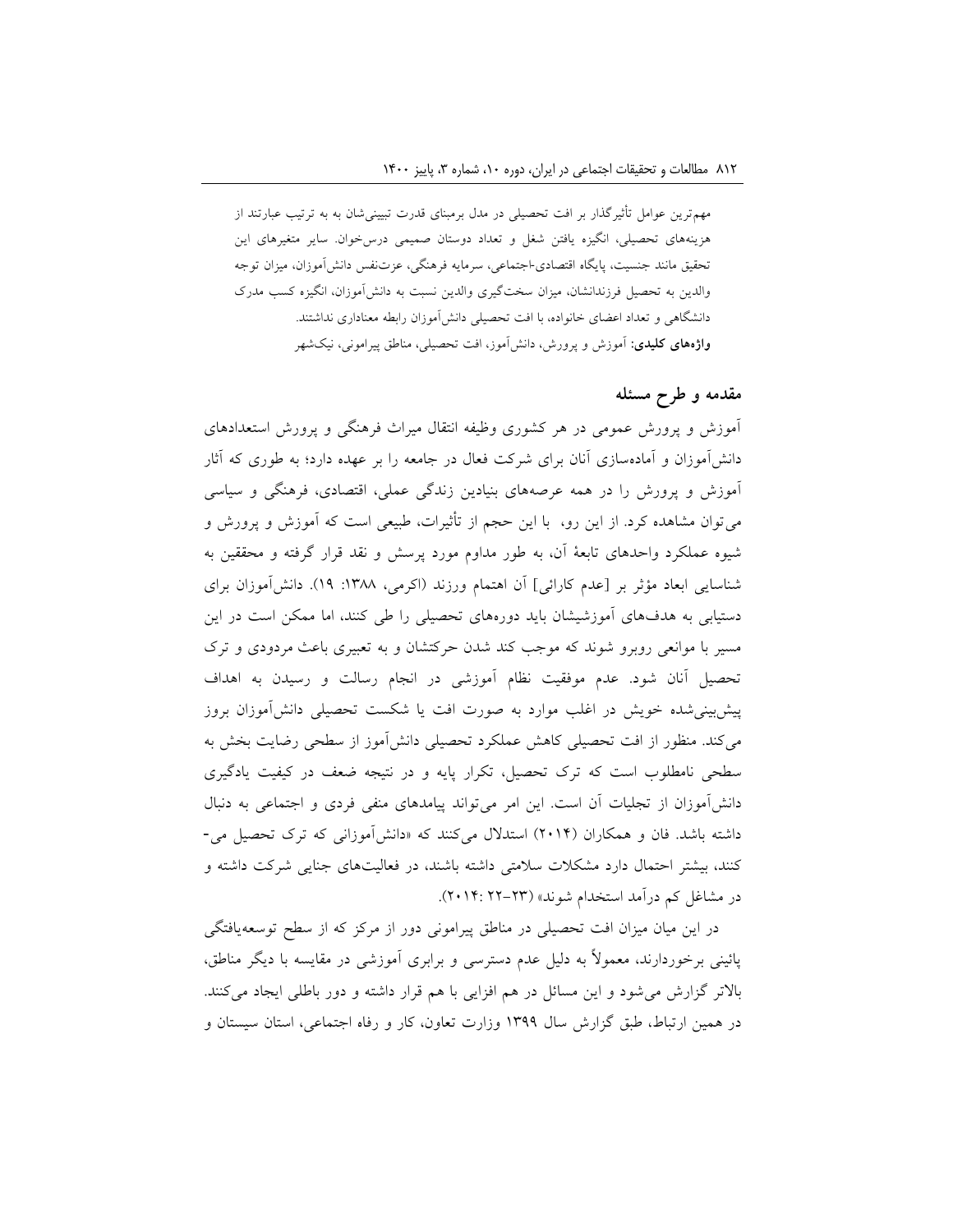بلوچستان اگرچه طی دهههای گذشته در كانون توجه برنامههای توسعه بوده است اما همچنان از فقر و محرومیت رنج میبرد و از منظر شاخصهای مختلف توسعه، اغلب در بدترین وضعیت در بین استانهای كشور قرار دارد )گزارش شاخصهای توسعه وزارت تعاون، كار و رفاه اجتماعی ویژۀ استان سیستان و بلوچستان :1399 218(. وضعیت آموزشی نیز به تبع توسعهنیافتگی این استان از وضعیت مطلوبی برخوردار نیست. طبق گفتۀ یکی از نمایندگان شهر زاهدان در مجلس، استان سیستان و بلوچستان در حوزه كمبود فضای آموزشی، پایینبودن معدل كتبی دیپلم دانشآموزان، كودكان بازمانده از تحصیل، كمبود نیروی آموزشی و ترک تحصیل دانشآموزان رتبه نخست كشور را دارد'. همچنین، آماری كه از سوی سازمان نوسازی مدارس كشور ارائه شده است مؤید این موضوع است كه وضعیت سرانۀ فضاهای آموزشی در استان 2 سیستان و بلوچستان خیلی پایینتر از میانگین سرانۀ كشوری است . افزون بر این، طبق آماری در شهرستان نیکشهر بیش از 01 مدرسه كپری وجود دارد كه نشان از وضعیت بحرانی مدارس روستایی در این شهر است<sup>۲</sup>. بنابر آماری که از سوی آموزش و پرورش استان سیستان و بلوچستان ارائه شده است، از سال 1392 به این سو نزدیک به 101 هزار بازمانده از تحصیل و ترک تحصیلی وجود دارد. به سخن دیگر، قریب به 11 درصد از دانشآموزان این استان از نحصیل بازماندهاند یا ترک تحصیل کردهاند<sup>۲</sup>. افزون بر این، استان سیستان و بلوچستان از نظر نرخ تکرار پایه در دوره ابتدایی رتبه نخست را داراست<sup>۵</sup>. همچنین، نرخ پوشش تحصیلی مقطع متوسطه دوم در استان سیستان و بلوچستان حدود 19 درصد است؛ بدینمعنی كه 00 درصد دانشآموزان این استان تنها تا پایان متوسطه اول درس میخوانند<sup>٪</sup>. علاوه بر این، طبق آماری كه از سوی مركز سنجش وزارت آموزش و پروش ارائه شده استان سیستان و بلوچستان از لحاظ پایین بودن میانگین نمرات امتحانات نهایی دانشآموزان سوم متوسطه جزو استانهای با وضع به شدت بحرانی نمرهها قرار دارد<sup>٬</sup>. از این نظر، بدون اغراق افت تحصیلی از جمله حادترین مسائل مبتالبه نظام آموزشی این استان است كه آثار مخرب و جبرانناپذیری بر حیات فردی، اقتصادی، فرهنگی و اجتماعی آن بر جای میگذارد. و همانطور كه پیشتر گفته شد مسائل و

1. https://bit.ly/2PQcWMX

- 2. https://bit.ly/3fVTmJC
- 3. https://bit.ly/3dLQo87
- 4. https://bit.ly/2RlQBqY
- 5. https://bit.ly/3s45oDp
- 6. https://bit.ly/39SQ06E
- 7. https://bit.ly/3d1XqpV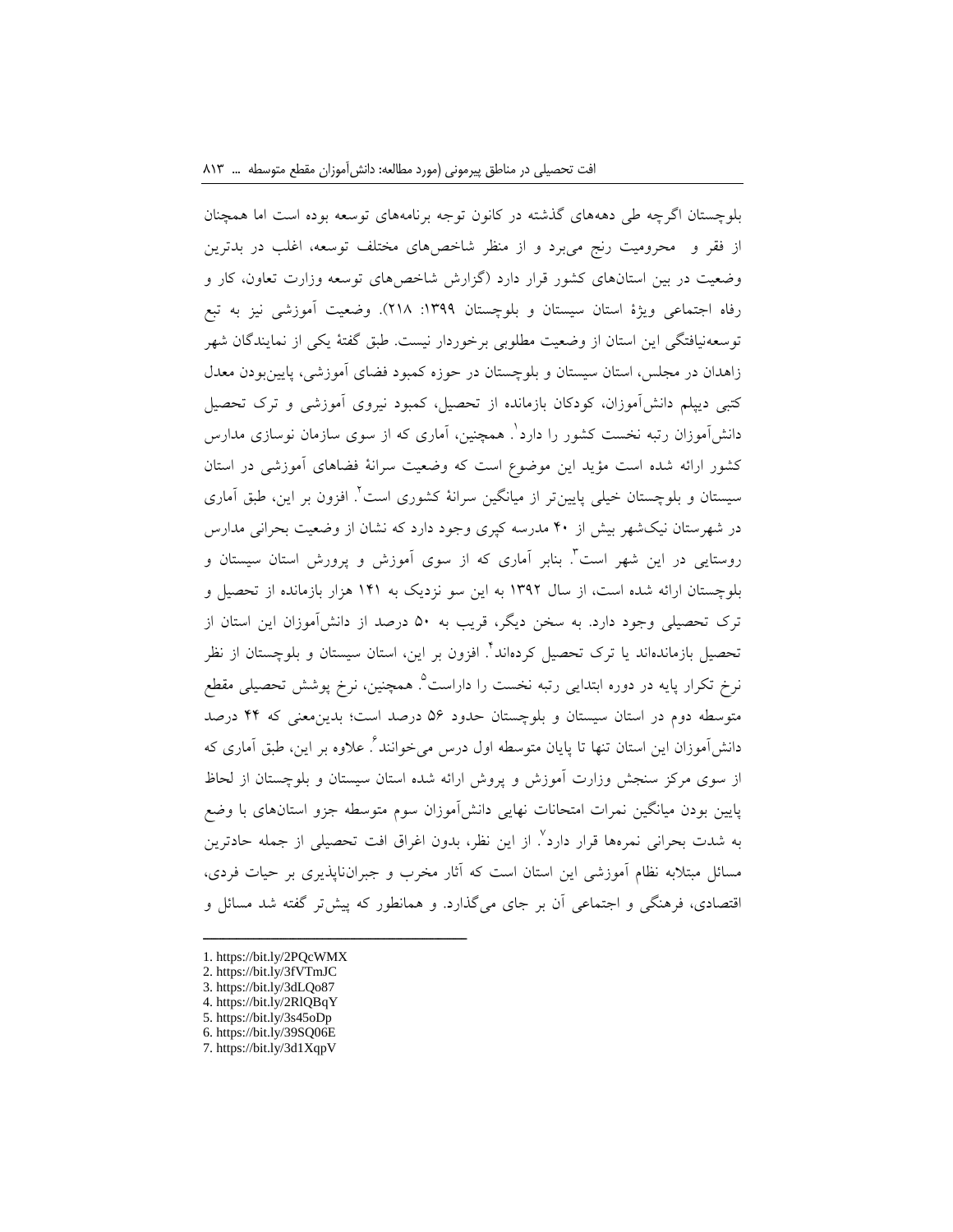كیفیت پائین آموزش استان منجر به عدم توسعهنیافتگی استان شده و یک دور باطل ایجاد می- كنند و این مسئله در اكثر مناطق پیرامونی موضوعیت دارد.

آنچه در مورد وضعیت آموزش و توسعه سیستان و بلوچستان مورد اشاره قرار گرفت، به طور خاص و برجسته در نواحی جنوب بلوچستان، بویژه شهرستان نیکشهر مصداق دارد. افت تحصیلی به گواه بسیاری از دستاندركاران ذیربط شهرستان نیکشهر بهصورت یک مسئله بغرنج آموزشی به شکلهای مختلف همانند ترک تحصیل و مردودی، روند تحصیلی دانش- آموزان را تحت شعاع قرار داده است. با این حال، هیچ مطالعه علمی مشخصی در مورد افت تحصیلی و جوانب آن در حوزه آموزشی شهرستان نیکشهر صورت نگرفته است؛ براین اساس، پژوهش پیشرو با مدنظر قراردادن دانشآموزان دوره متوسطه دوم شهرستان نیکشهر در پی یافتن پاسخ این سواالت است وضعیت افت تحصیلی در میان دانشآموزان منطقه پیرامونی نیکشهر چگونه است؟ و چه عواملی بر افت تحصیلی دانشآموزان مقطع دوم متوسطه نیکشهری مؤثرند؟

### **ادبیات نظری تحقیق**

در پژوهش حاضر، محققان برمبنای نوع ساخت اجتماعی مسلط بر جامعۀ مورد مطالعه و نیز مراوده با مسئوالن ذیربط، معلمان و دانشآموزان پیش از مطالعه اصلی صرفاً برخی از رویکردها را گزینش كرده و تحت بررسی قرار دادند. عواملی را كه در چارچوب رویکردهای جامعهشناختی یا روانشناختی به مطالعه پدیده موفقیت یا عدمموفقیت تحصیلی دانشآموزان پرداختهاند، میتوان در قالب سه دسته عوامل فردی، درونسازمانی و برونسازمانی طبقهبندی كرد.

**عوامل فردی:** فهرستی از مؤلفههای مختلف تحت عنوان عوامل فردی قرار میگیرند كه در پیشرفت یا افت تحصیلی نقش دارند؛ مؤلفههایی نظیر داشتن هدف، عزتنفس، انگیزه، اضطراب، روش مطالعه، هوش، توجه، برنامهریزی، جنسیت، عوامل بدنی، نارساخوانی، سازش- نایافتگی رفتاری، شرایط عاطفی و روانی و غیبت از مدرسه (رهگذر، ۱۳۹۵: ۳۵). در زیر برخی از مهمترین رویکردهای معطوف به عوامل فردی مورد بررسی قرار میگیرند:

انگیزش پیشرفت: طبق برخی از تحقیقات و شواهد علمی، انگیزه پیشرفت دانشآموزان نقش مهمی در كیفیت یادگیری و عملکرد تحصیلی و یا به طور كلی در ترک یا ادامه تحصیل آنها دارد )آندرمن و والترز، 2119؛ كاپارا و همکاران، 2118؛ هاردره و ریو، 2113(. به عقیده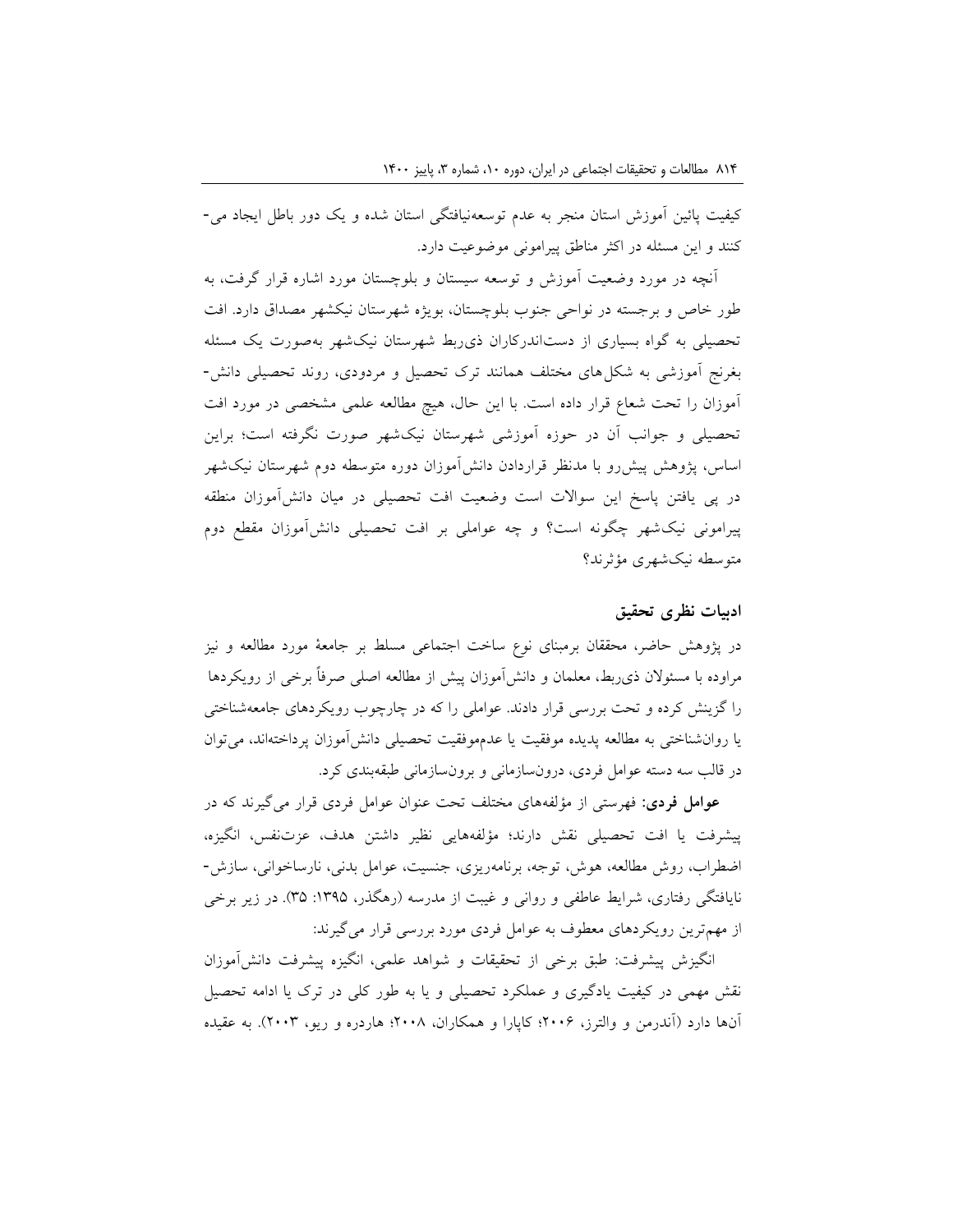اتکینسون )1981( دانشآموزان از سطوح متفاوتی از انگیزه برخوردارند و به همین علت در زندگی خود به شیوههای كامالً متفاوتی رفتار میكنند. برای مثال، اشخاصی كه از نظر نیاز به پیشرفت در سطح باالیی قرار دارند نسبت به افرادی كه نیاز به پیشرفت ضعیفتری دارند، بیشتر متمایل به تحصیالت دانشگاهی، كسب نمره باالتر و فعالیتهای فوقبرنامه هستند. در همین رابطه، اتکینسون متذكر میشود والدین دانشآموزانی كه كودكانشان را به تالش بیشتر ترغیب میكنند و برای نشان دادن شایستگیهای آنان فرصتهای را فراهم میآورند، نیاز به پیشرفت كودكانشان در سطح باالیی قرار دارد اما در مقابل دانشآموزانی كه سابقه شکست تحصیلی طوالنی دارند و نیاز به پیشرفت در آنها ضعیف است نوعاً موفقیت خود را به آسانی آزمون و شانس و شکستهای خود را به فقدان توانایی نسبت میدهند و شکست در آینده را بیش از موفقیت در آینده میبینند و یا انتظار دارند )شارع پور 1389(.

عزتنفس**:** نکته مهم در بحث از عزت نفس این است كه گروههایی كه مردم به آنها تعلق- خاطر دارند به مثابه منبع مهم دلبستگی و عزت نفس عمل كرده و به افراد هویت و احساس تعلق میدهند (هاشمیانفر و دیگران، ١٣٩١: ١٨۴). مطالعات مختلف به این نتیجه رسیدهاند كه میزان باال یا پائین عزت نفس با پیشرفت یا افت تحصیلی دانشآموزان رابطه دارد ) بانکستون و ژو، 2112؛ الكت و هارل، 2113؛ اشمیت و پدیا، 2113؛ رحمانی، 2111( در حقیقت از گزاره- های اخیر میتوان این برداشت را كرد كه عزتنفس در دستیابی به پیشرفت و استاندارد باالتر به مثابه متغیر مهم تلقی میشود.

جنسیت: برخی گزارشهای ادارات آموزش و پرورش مؤید آن است كه میزان مردودی و تکرار پایه در پسران بیش از دختران است )قریشراد، 1389(. از طرف دیگر برمبنای برخی مطالعات، دانش آموزان دختر به دلیل مراقبت از اعضای خانواده و پارهای از نقشهای سنتی میزان افت تحصیلی بیشتری دارند و حتی بیشتر احتمال دارد ترک تحصیل كنند. همچنین دانشآموزان پسر نیز ممکن است به دلیل مشکالت انضباطی و شماری از نقشهای سنتی افت تحصیلی بیشتری را نشان دهند یا ترک تحصیل كنند )جردن و همکاران، 1999؛ استرنز و گلینی، 2119(.

**عوامل برونسازمانی:** این عوامل مجموعه وسیعی از مؤلفههای گوناگون خارج از نظام آموزشی را دربرمیگیرد كه در اینجا، به چند مورد از آنها اشاره میگردد: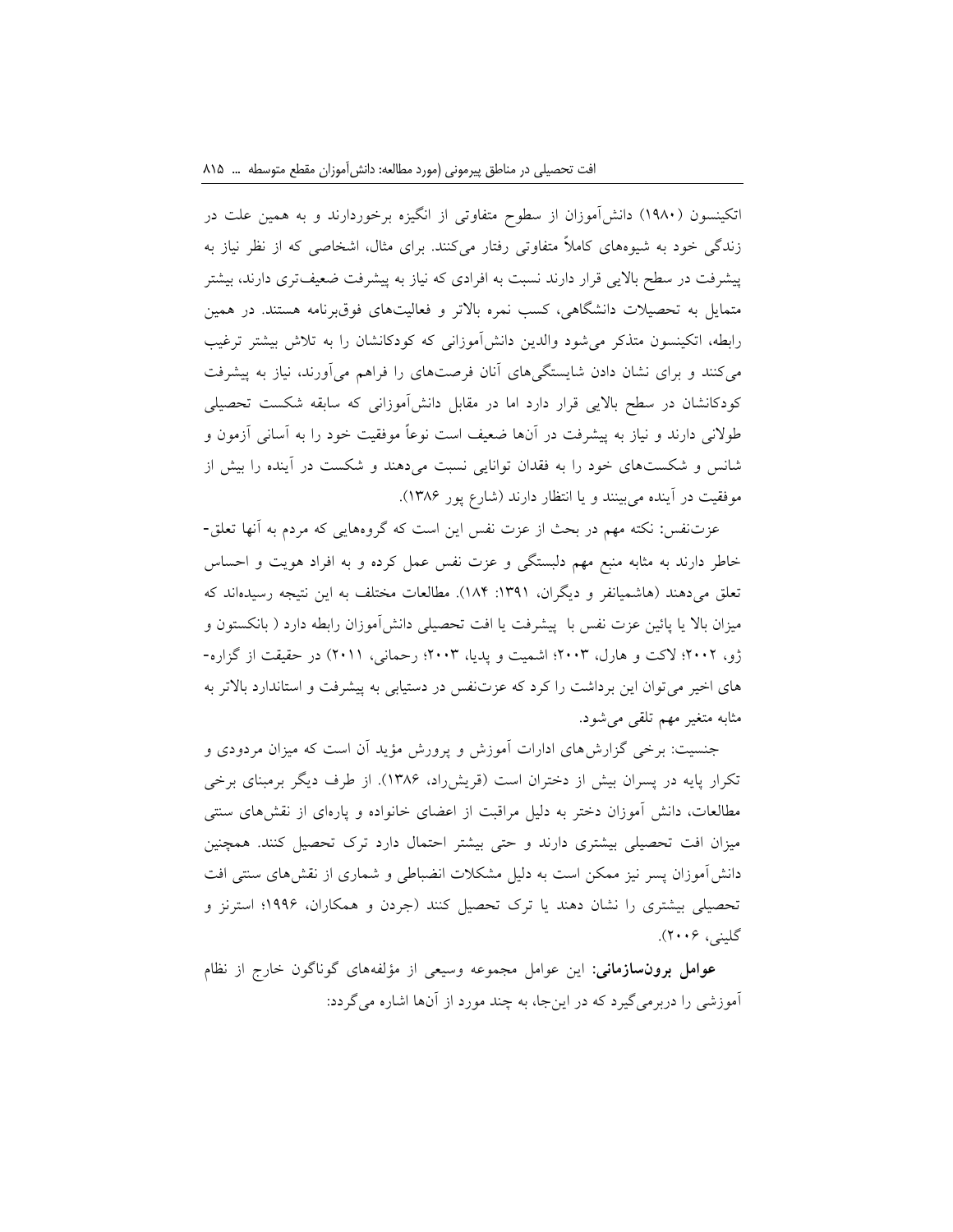عوامل اقتصادی**:** فقر و محرومیت اقتصادی از عواملی است كه به شکل بارزی بر افت تحصیلی، ترک تحصیل و مردودی اثر میگذارد. فقر اقتصادی هم مطلق و هم نسبی، موجب ایجاد اختالف طبقاتی شده و به تبع آن تفاوتها و اختالفاتی در رشد زبان، تفکر، نگرش و رفتار افراد به وجود میآید و به نوبه خود عالیق و انگیزههای آنها را تحتتأثیر قرار میدهد. محرومیت اقتصادی همچنین باعث نیاز به كار كودكان میشود و زمینه به كارگیری كودكان در سنین پایین تشدید شده و ب حضور نامرتب آنها در مدرسه یا ترک تحصیلی و افت تحصیلی آنها را در پی دارد )امینفر، 1397؛ كرنی و لوین، 2110؛ چودری، 2111(.

عوامل فرهنگی: در تبیینهای صورت گرفته از موفقیت یا شکست تحصیلی، بسیاری از صاحبنظران عالوه بر عوامل اقتصادی و اجتماعی، عوامل فرهنگی را بسیار تأثیرگذار ارزیابی كردهاند. به ویژه اندیشهها و ارزشهای والدین و فرهنگ دانشآموزی در تعیین عملکرد تحصیلی دانشآموزان تأثیرگذار است. در این قسمت به دیدگاه صاحبنظرانی كه بر نقش عوامل فرهنگی تأكید كردهاند اشاره می شود:

به زعم كلمن سرمایه اجتماعی در ایجاد سرمایه انسانی و پیامدهای آموزشی و تحصیلی تأثیر فراوانی دارد. از نظر كلمن فقدان سرمایه اجتماعی در خانواده پیامدهای آموزشی مختلفی دارد كه یکی از آنها ترک تحصیل است. به سخن دیگر، تعداد خواهران و برادران معرف كمبود توجه به كودک است و نمرات درسی تحت تأثیر كثرت تعداد بچهها رو به كاهش می رود و به دستاورد تحصیلی ضعیفتری برای دانش آموزان منجر می شود (اكرمی، ۱۳۸۸: 99(. از نظر كلمن سرمایه اجتماعی انواع چیزهای گوناگونی است كه دو ویژگی مشترک دارند: همه آنها شامل جنبهای از یک ساخت اجتماعی است و كنشهای معین افرادی را كه در درون ساختار هستند، تسهیل میكنند و دستیابی به هدفهای معینی را امکانپذیر میسازند )عباسزاده و دیگران، :1391 108(.

بازیل برنشتاین ٰ با تأکید بر رابطه بین الگوهای زبانی دانشآموزان و طبقه اجتماعی آنها زمینههای نظری جدیدی در فهم عوامل موفقیت و شکست تحصیلی دانشآموزان فراهم كرده است. به اعتقاد برنشتاین الگوی سخنگویی شخص به وسیله موقعیت اجتماعی خانواده او تعیین میشود و تفاوت الگوهای زبانی كودكان طبقات اجتماعی مختلف بر عملکرد آموزشی آنان در مدرسه مؤثر است. كودكان طبقات متوسط و باال كه زبان گفتاری را فراگرفتهاند، بیش از كودكان

<sup>1.</sup> Basil Bernstein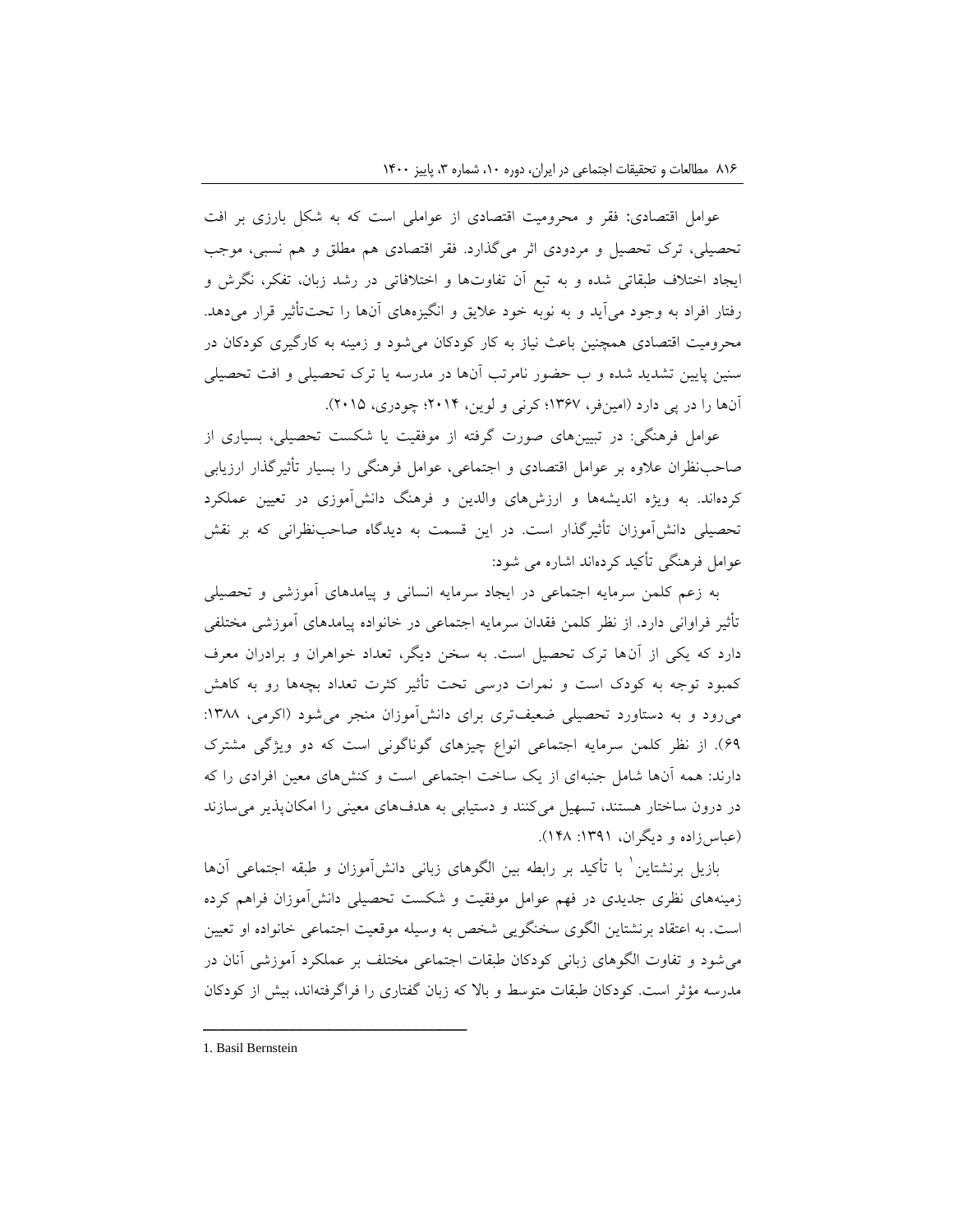طبقات پایین كه از قالب زبان محدود استفاده میكنند، میتوانند تقاضای آموزش و پرورش رسمی را برآورده و از موفقیت تحصیلی بیشتری برخوردار شوند )گیدنز، :1377 019-017(.

1 به عقیده پیر بوردیو كسانی كه دارای سطح مناسبی از سرمایه فرهنگی در خانواده هستند، امکان موفقیت تحصیلی و اخذ مدرک رسمی بیشتری دارند. به نظر بوردیو درجه باالی موفقیت درسی كودكان متعلق به طبقات متوسط و باال به علت تطابق فرهنگی این كودكان با فرهنگ مدرسه است. بوردیو معتقد است در كنار عوامل اقتصادی و طبقاتی، نگرشها و تجربههای خانواده كه منبعث از تفاوتهای فرهنگی است، از جمله عواملی هستند كه بر احتمال موفقیت یا شکست كودک در مدرسه مؤثرند )شارعپور، 1389(.

عوامل اجتماعی**:** وجود روابط غیرصمیمی میان اعضا، تحوالت خانوادگی و تغییر محل سکونت از جمله عوامل اجتماعی است كه سبب عقبماندگی در تحصیل میشود )احمدی، ۱۳۶۹). روابط والدین – فرزند در خانواده و روابط دانش آموز با همسالان و همسایگان از جمله این عوامل اند. تحقیقات انجامشده در مورد رابطه والدین و فرزند، این نکته را تأئید می كند كه والدین تأثیر زیادی بر موفقیت فرزندان دارند؛ بهویژه زمانی كه والدین خود را درگیر آموزش بچههایشان كرده و بر فعالیتهای آنها نظارت میكنند، این امر موفقیت تحصیلی فرزندان را تسهیل میكند (اسپرا، ٢٠٠۵). به سخن دیگر، روابط حمایتی والدین، احساس امنیت عاطفی، ثبات و اطمینان را در فرزندان ایجاد كرده و از این طریق بچهها توانایی بیشتری در جهت سازگاری با شرایط تحصیلی كسب میكنند )پینتا، 1999؛ ماری و گرینبرگ، 2119(. چنانکه نتایج برخی از مطالعات )مقتدری، 1399؛ فرجام، 1397؛ اكرمی، 1388؛ دادفر و همکاران، 1392؛ رهگذر، 1391؛ افضلی و همکاران، 1393( نیز گزاره اسپرا )2111( را تأئید میكنند. از سوی دیگر برخی مطالعات نشان دادهاند كه تعداد دوستان صمیمی میتواند نقش مهمی در موفقیت یا شکست تحصیلی دانشآموزان ایفا كند )گوكس و همکاران، 2117(. جوانانی كه در همسایگی افرادی زندگی میكنند كه بسیاری از آنان غالباً ترک تحصیل، بیکاری و فقر را تجربه كرده و از بیثباتی خانواده رنج میبرند، احتمال اینکه دوران تحصیل را به اتمام رسانده و در جایی استخدام شوند، بسیار كم است؛ زیرا نوجوانان تحت تأثیر نگرشها و رفتارهای همسالان در همسایگی خود هستند (اكرمی، :1388 71( و عامل اجتماعی دیگری كه برخی مطالعات نشان دادهاند بر افت تحصیلی دانشآموزان تأثیرگذار است تعداد اعضای خانواده به لحاظ جمعیتی است )مجیدی، 1371(.

<sup>1.</sup> Pierre Bourdieu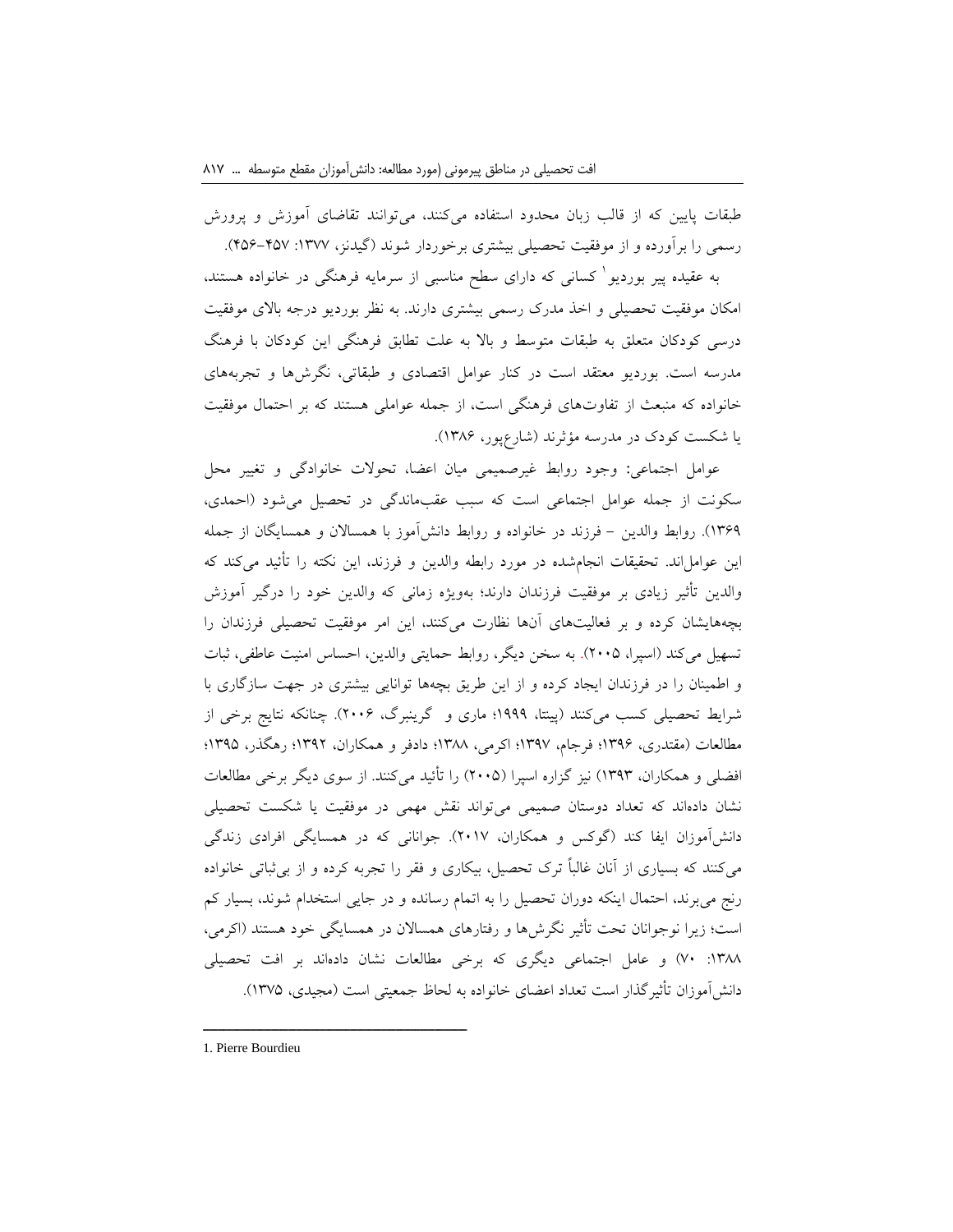پشتوانه نظری تحقیق: در جمعبندی نتایج حاصل از مرور دیدگاههای نظری در ارتباط با افت تحصیلی و عوامل مؤثر بر آن و با تأكید بر نگاه تلفیقی، میتوان گفت كه افت تحصیلی دانش آموزان متأثر از تعامل عوامل گوناگون با یکدیگر است. اتکینسون (۱۹۸۰)، آندرمان و والتر )2119(، كاپرا و همکاران )2118(، هاردره و ریو )2113(، بانکستون و ژو )2112(، الكت و هارل )2113(، اشمیت و پدیا )2113( و رحمانی )2111( پیشرفت یا پسرفت تحصیلی دانشآموزان را حاصل یک سری پیشرانهای انگیزشی (نیاز به موفقیت، عزت نفس و غیره) میدانند. در حالی كه نظریهپردازانی نظیر بوردیو، كلمن و برنشتاین از سازههایی نظیر سرمایه فرهنگی و اجتماعی برای تشریح عوامل مؤثر برافت تحصیلی دانشآموزان بهره میگیرند. پارهای از نظریات (همانند نظریه های برنشتاین و كلمن) رابطه بین پایگاه اقتصادی-اجتماعی خانواده و افت تحصیلی دانشآموزان را تبیین میكنند. همچنین، شماری از رویکردها و مطالعات )اسپرا، 2111؛ اكرمی، 1388؛ دادفر و همکاران، 1392؛ افضلی و همکاران، 1393؛ رهگذر، 1391؛ مقتدری، 1399؛ فرجام، 1397؛ پینتا 1999؛ ماری و گرینبرگ 2119( بر وجود رابطه بین سختگیری والدین و میزان توجه والدین نسبت دانشآموزان با افت تحصیلی تأكید دارند. در نهایت، در برخی از رویکردها و مطالعات نشان میدهند كه بین متغیرهای جنسیت )افضلی و همکاران، 1393؛ جردن، 1999؛ استرنز و گلینی 2119(، تعداد اعضاء خانواده )مجیدی، 1371 و رهگذر، ۱۳۹۵) ؛ دوستان صمیمی درس خوان (گوكس و همکاران، ۲۰۱۷) و افت تحصیلی دانش آموزان رابطه وجود دارد. مدل علی تحقیق این روابط را به خوبی نشان می دهد.

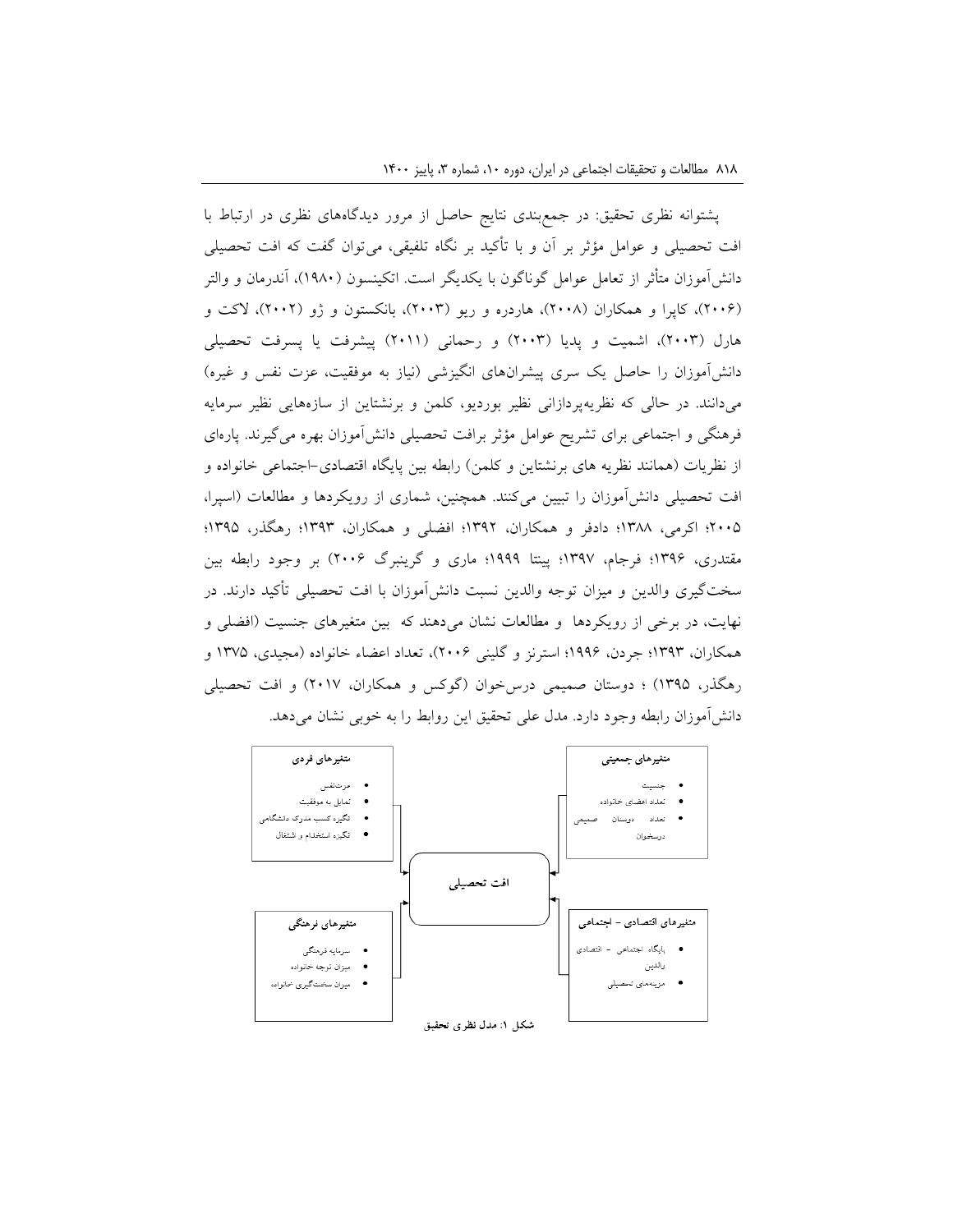بر اساس مدل علی باال، میتوان ادعا كرد كه بین متغیرهای جنسیت، پایگاه اقتصادی – اجتماعی والدین، سرمایه فرهنگی خانواده، عزت نقش دانشآموزان، میزان توجه خانواده به تحصیل، میزان سختگیری والدین، هزینههای تحصیلی، انگیزه كسب مدرک دانشگاهی، انگیزه یافتن شغل، تمایل به موفقیت، تعداد اعضای خانواده، تعداد دوستان صمیمی با افت تحصیلی دانشآموزان رابطه وجود دارد.

### **روششناسی تحقیق**

پژوهش حاضر با رویکرد كمی و پیمایش مقطعی انجام شده است. دادهها با ابزار پرسشنامه جمعآوری شدند. جامعه آماری پژوهش، آن دسته از دانشآموزان دختر و پسر مقطع متوسطه دوم شهر نیکشهر در سال تحصیلی 1391-99 هستند كه طی پنج سال گذشته سابقه تجدیدی یا مردودی داشتهاند كه تعداد آنها حدود 1111 نفر برآورد شد. حجم نمونه طبق فرمول كوكران 138 نفر محاسبه گردید كه با روش نمونهگیری خوشهای چندمرحلهای انتخاب شدند. افت تحصیلی دانشآموز بر مبنای تفاضل معدل كل سال تحصیلی قبلیاش از نمره بیست محاسبه گردید. متغیر پایگاه اقتصادی – اجتماعی از طریق تحصیالت، شغل والدین و در مجموع از طریق وضعیت اقتصادی كل خانواده سنجیده شد. افزون بر این، سرمایه فرهنگی از طریق گویه- هایی نظیر اینکه چقدر اهل تماشای فیلم، مطالعه كتاب، روزنامه، كار با كامپیوتر، بازدید از موزه و غیره هستید، مورد سنجش قرار گرفت. متغیر عزت نفس از طریق گویههایی نظیر اینکه تا چه حد آرزو میكنید شخص دیگری میبودید، تا چه اندازه از شکل قیافه خود رضایت دارید و تا چه اندازه در موقعیتهای اجتماعی خود را فرد خجالتی میدانید و از این مسئله نگرانید و مواردی از این دست عملیاتی شد. همچنین، متغیرهای توجه و سختگیری خانواده نسبت به تحصیل دانشآموزان، هزینههای تحصیلی، انگیزه كسب مدرک دانشگاهی، انگیزه یافتن شغل و تمایل به موفقیت در دانشآموزان به ترتیب از طریق گویههایی نظیر اینکه خانواده تا چه اندازه به درس و تحصیل شما توجه یا سختگیری دارند، چقدر در تأمین هزینههای تحصیلی)شهریه، كتاب، لوازم التحریر و غیره) مشکل دارند، در شرایط فعلی كشور، چقدر مدرک تحصیلی دانشگاهی ارزش باالیی دارد، چقدر در ایران فارغالتحصیالن دانشگاهی در زمینه اشتغال و استخدام مشکل دارند و علیرغم شرایط نامساعد جامعه، چقدر انسان با تالش و كوشش می- تواند به خواستههای تحصیلی و شغلی خود برسد. كلیه متغیرهای یادشده به جز افت تحصیلی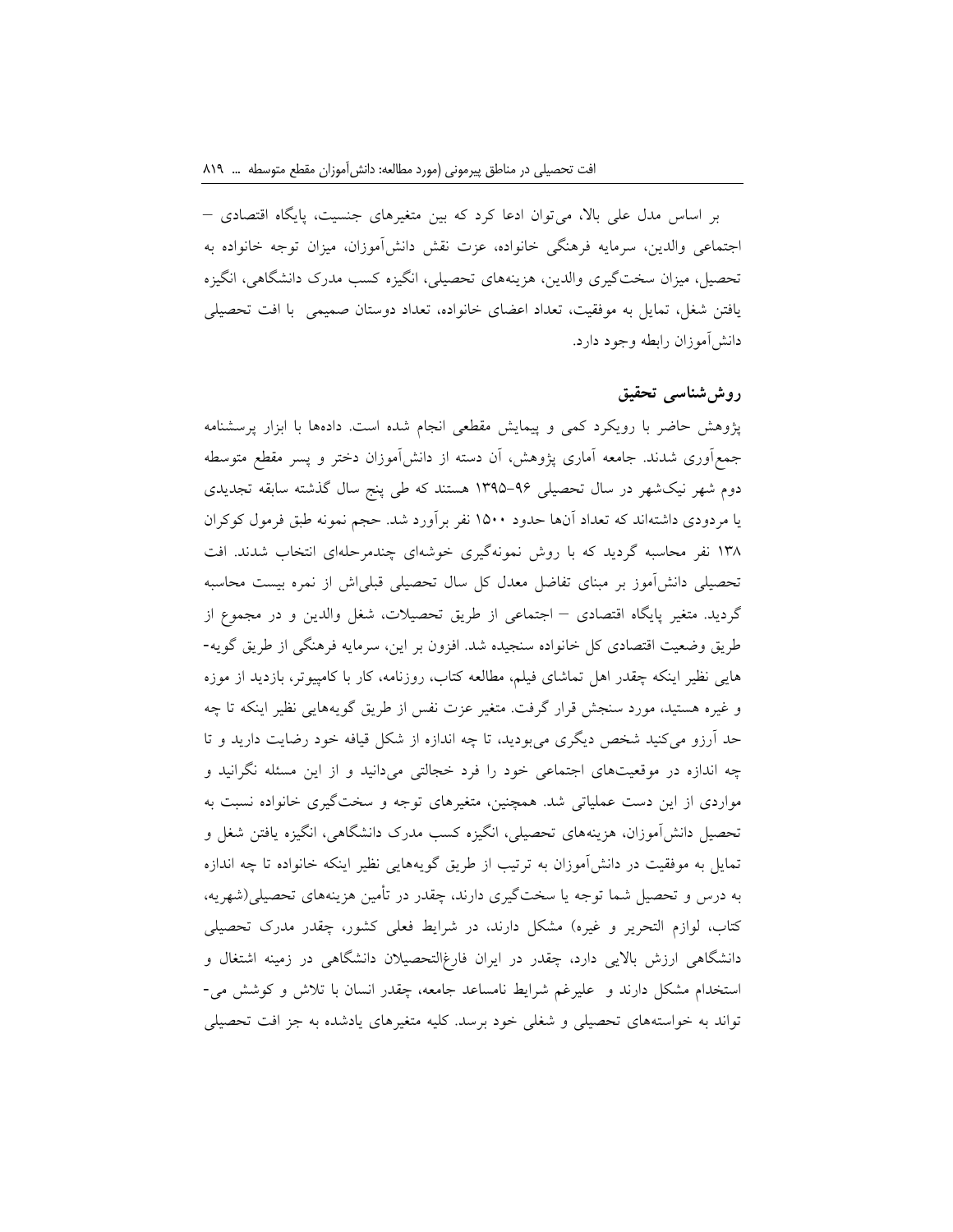با استفاده از طیف لیکرت و از خیلی كم تا خیلی زیاد مورد سنجش قرار گرفتند. مضاف بر این، تعداد اعضای خانواده و تعداد دوستان صمیمی درسخوان دانشآموز از طریق این گویهها كه در مجموع چند برادر و خواهر دارید یا چند نفر دوست درسخوان دارید سنجیده شدند.

برای بررسی اعتبار` سنجهها و متغیرهای موردنظر نیز از اعتبار و از اعتبار محتوا ستفاده شد. برای سنجش میزان پایایی<sup>٬</sup> متغیرهای دارای سازههای ترکیبی در پرسشنامه، پس از جمعآوری پرسشنامهها در مرحله مقدماتی، ضریب آلفای كرونباخ برای متغیرهای سرمایه فرهنگی و عزتنفس )برمبنای سازه های تركیبی قلندرزهی، 1391( به ترتیب 1/712 و 1/911 به دست آمد كه نشان از میزان پایایی مناسب یا قابل قبول آنهاست.

#### **یافتههای تحقیق**

در جمعیت نمونه مورد بررسی، حدود 09 درصد از پاسخگویان پسر و حدود 13 درصد آنها دختر بودند. مدرسه محل تحصیل 22 نفر از پسران دبیرستان كار و دانش و فنیحرفهای، 17 نفر امام حسین (ع)، ١٣ نفر امام رضا (ع)، ١١ نفر نمونه دولتی و مدرسته محل تحصیل دختران، ۴۷ نفر كار و دانش و فنیحرفهای، و 28 نفر زینبیه هست. در ارتباط با پایه تحصیلی، بیشترین فراوانی مربوط به پایه سوم با 72 نفر و مابقی به صورت پایه دوم 39 نفر، پایه چهارم 29 نفر و پایه اول 8 نفر هست. در ارتباط با رشته تحصیلی تعداد دانشاموزان در رشتههای شاخه كار و دانش )حسابداری، علوم كامپیوتر و...( 82 نفر )معادل 19/0 درصد(، علوم انسانی 21 نفر، علوم تجربی 21 نفر و ریاضی و فیزیک 11 نفر هستند.

پایگاه اجتماعی 99/0 درصد دانشآموزان تحت مطالعه در سطح پائین طبقاتی است و حدود 92/3 درصد و 19/0 درصد دانشآموزان از میزان سرمایه فرهنگی و عزت نفس پائینی برخوردارند. بیشتر دانشآموزان میزان توجه والدین به تحصیلشان را خیلی زیاد ارزیابی كردهاند. در همین راستا، بیشتر دانشآموزان میزان سختگیری والدین نسبت به درس و نمراتشان را متوسط و رو به باال ارزیابی كردهاند. بیشتر دانشآموزان هزینههای تحصیلی را متوسط ارزیابی كردند (حدود ۲۶/۸ درصد). برای بیشتر دانشآموزان (حدود ۳۹/۱ درصد) كسب مدرک دانشگاهی ارزش متوسطی دارد. همچنین برای بیشتر دانشآموزان )حدود 23/9

2. Reliability

<sup>1.</sup> Validity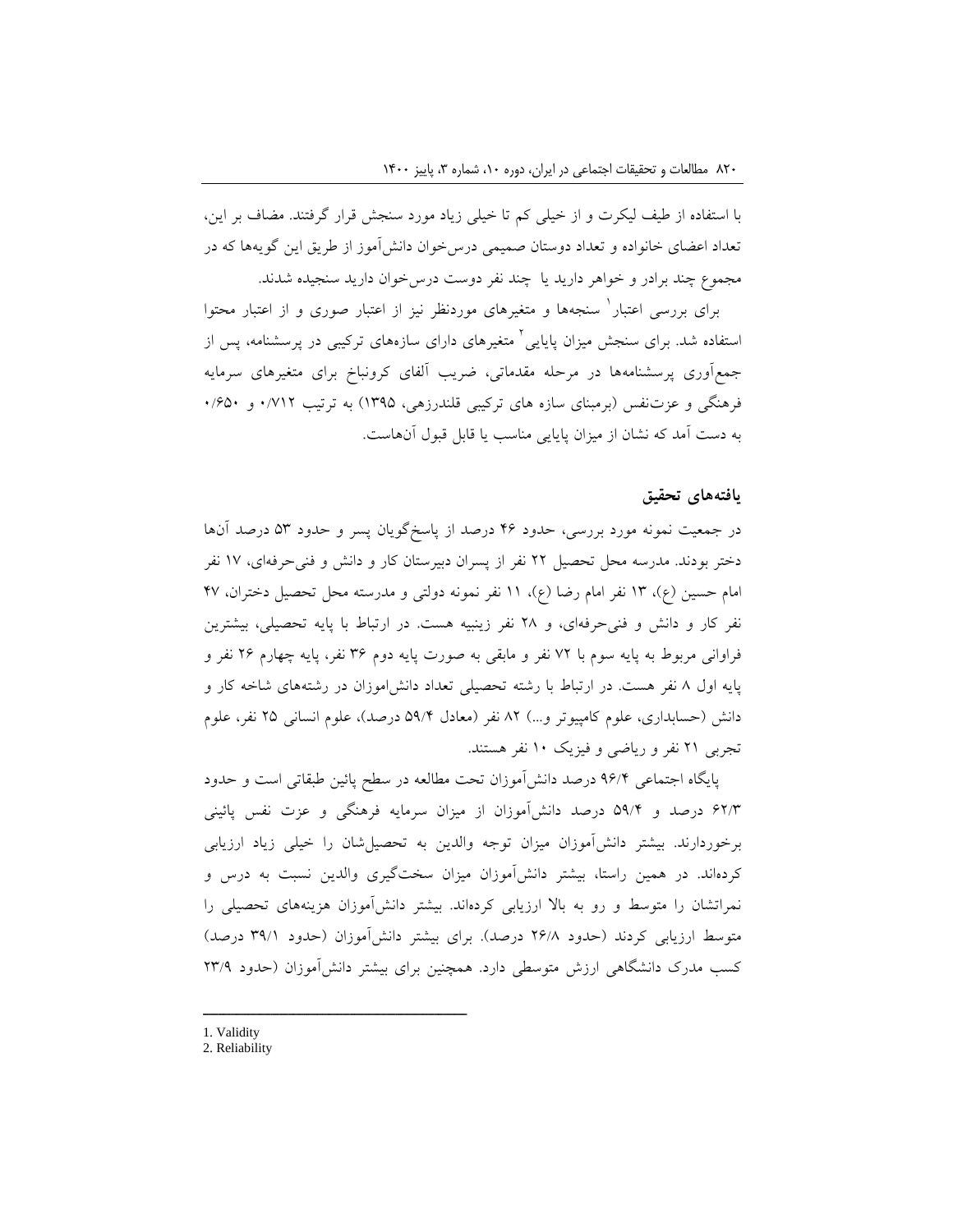درصد) انگیزه خیلی كمی برای یافتن شغل در آینده وجود دارد. در نهایت، بیشتر دانشآموزان )حدود 92/3 درصد( تمایل زیادی برای موفقیت دارند.

دادههای جدول شماره یک نشان میدهد كه میانگین افت تحصیلی دانش آموزان پسر و دختر به ترتیب 13/17 و 13/09 نمره است. یعنی میانگین معدل كل سال تحصیلی قبل آنها به ترتیب 9/03 و 9/10 بوده است. و آزمون **<sup>T</sup>** در سطح معنیداری 1/11 نشان میدهد كه بین دانش آموزان پسر و دختر از لحاظ افت تحصیلی تفاوت معنیداری وجود ندارد.

| اختلاف ميانگين                | انحراف معيار         |                 | ميانگين                  | تعداد        | گروهها                   |            |  |
|-------------------------------|----------------------|-----------------|--------------------------|--------------|--------------------------|------------|--|
| $\cdot$ /٢۴١                  | $\frac{1}{\sqrt{1}}$ |                 | 17/0V                    | ۶۴           | پسر                      | افت تحصيلي |  |
| $\cdot$ /74 $V$               | Y/Y                  |                 | 17799                    | ٧۴           | دختر                     |            |  |
| آزمون T                       |                      |                 | آزمون لون در صورت برابري |              | نوع واريانسها            |            |  |
| سطح معنی داری                 | df                   | T               | سطح معنىدارى             | $\mathbf{F}$ |                          |            |  |
| $\cdot$ / $\vee$ $\check{\ }$ | ۱۳۶                  | $\cdot$ /۳۲ $V$ | $\cdot$ /۳۹              | Y/YY         | برابري<br>واريانس ها     | افت تحصيلي |  |
| $\cdot$ / $\vee$ $\check{\ }$ | ۱۳۵                  | ۰/۳۳۲           |                          |              | عدم برابري<br>واريانس ها |            |  |

**جدول .1 آزمون <sup>T</sup> نمونههای مستقل: مقایسه افراد از نظر افت تحصیلی**

آزمون آماری ضریب همبستگی اسپیرمن در سطح معنیداری 1/11 )جدول شماره 2( نشان میدهد كه بین پایگاه اقتصادی- اجتماعی دانشآموزان، سرمایه فرهنگی، عزت نفس، میزان توجه والدین، میزان سختگیری والدین و ارزش كسب مدرک دانشگاهی از نظر دانشآموزان با افت تحصیلی رابطه معناداری وجود ندارد. در مقابل میزان هزینههای تحصیلی دانشآموزان با افت تحصیلی آنها رابطه بسیار معناداری دارد. شدت این رابطه نیز درحد متوسط و منفی است و نشان میدهد كه هرچه هزینههای تحصیلی بیشتری برای دانشآموزان صرف شود، به همان اندازه افت تحصیلی آنها كاهش مییابد. همچنین بین انگیزه یافتن شغل و افت تحصیلی رابطه معناداری دارد. شدت این رابطه نیز درحد متوسط و منفی است و نشان میدهد كه هرچه انگیزه یافتن شغل در میان دانشآموزان افزایش یابد، به همان اندازه میزان افت تحصیلی پائین میآید و در نهایت تمایل به موفقیت در میان دانشآموزان بر افت تحصیلی مؤثر است. شدت این رابطه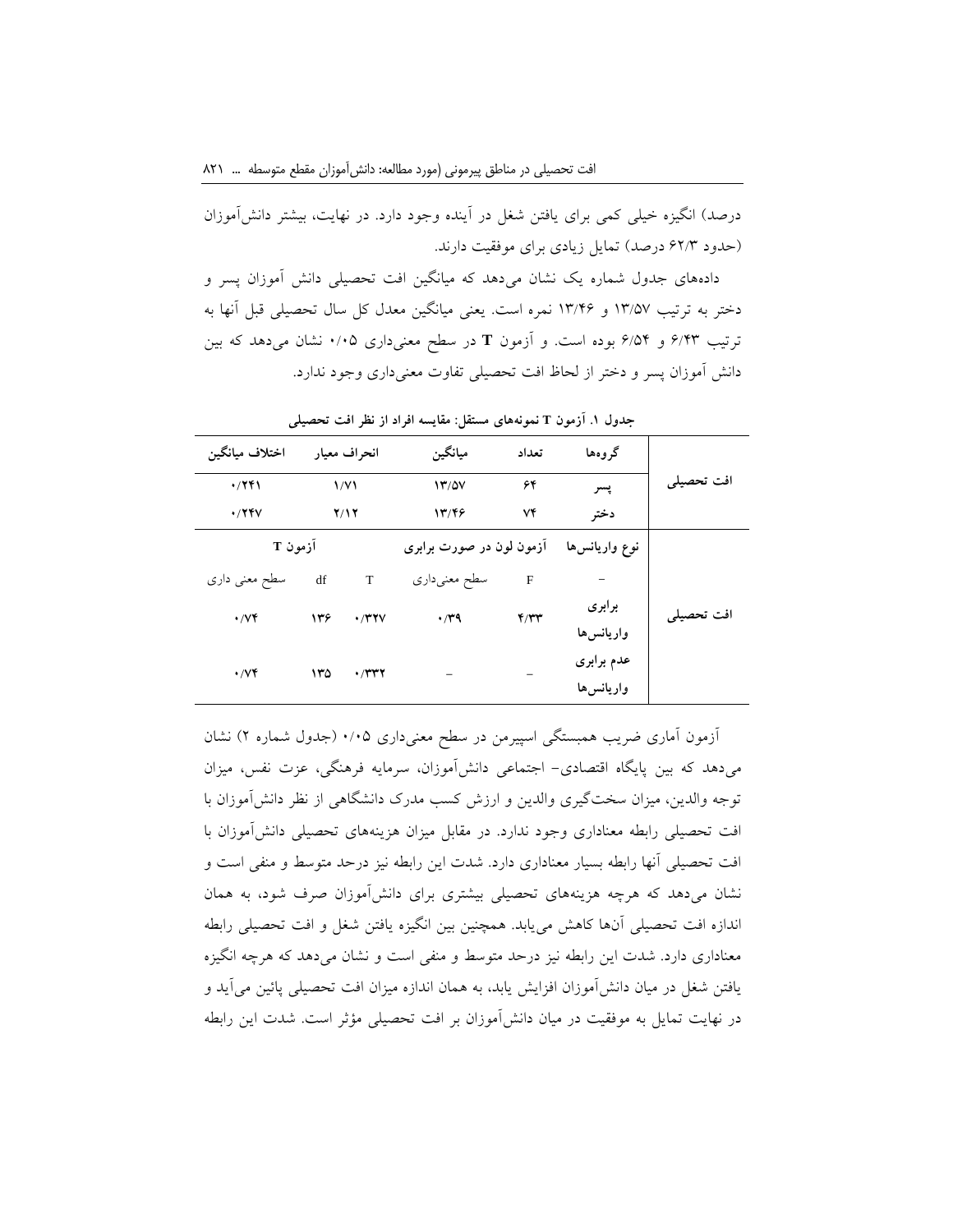نیز درحد متوسط و منفی است و نشان می دهد كه هرچه تمایل به موفقیت دانش آموزان افزایش پیدا كند، به همان اندازه افت تحصیلی آنها كاهش مییابد.

| سطح معنىدارى              | ضريب همبستگي                              | متغير                                    |
|---------------------------|-------------------------------------------|------------------------------------------|
| $\cdot$ /171              | $ \cdot$ /11 $\nu$                        | یایگاه اقتصادی - اجتماعی                 |
| $\cdot$ / $\epsilon$      | $- \cdot / \cdot \cdot \cdot \circ$       | سرمايه فرهنگى                            |
| $\cdot$ / $\cdot$ 9       | $- \cdot/1$ ۴۳                            | عزت نفس                                  |
| ۰٬۹۹                      | $\cdot$ 10.                               | ميزان توجه والدين به تحصيل               |
| $\cdot/\Lambda$           | $ \cdot$ / $\cdot$ $\uparrow$ \           | ميزان سختگيري والدين                     |
| $\cdot$ / $VV$            | 4/179                                     | ارزش کسب مدرک دانشگاهی                   |
| $\cdot$ / $\cdot$ $\cdot$ | $- \cdot$ /۴۳۹                            | میزان هزینههای تحصیلی                    |
| $\cdot$ / $\cdot$         | $- \cdot$ /۴۱۱                            | انگيزه يافتن شغل دانش[موزان              |
| $\cdot/\cdot$ ۳           | $- \cdot$ / $\mathbf{Y} \cdot \mathbf{Y}$ | انگیزه تمایل به موفقیت موفقیت دانش[موزان |

**جدول .1 نتایج آزمون ضریب همبستگی اسپیرمن**

دادههای جدول شماره 3 نشان میدهد كه تعداد اعضای خانواده دانشآموزان با افت تحصیلی آنها رابطه معناداری ندارد. در مقابل بین تعداد دوستان صمیمی درسخوان دانشآموزان و افت تحصیلی آنها رابطه معناداری وجود دارد. شدت این رابطه در حد متوسط و مثبت است و نشان میدهد كه برخالف انتظار هر چه تعداد دوستان صمیمی درسخوان دانشآموزی بیشتر باشد، به همان اندازه افت تحصیلیاش افزایش پیدا میكند.

### **جدول .1 نتایج آزمون پیرسون**

| سطح معنیداری              | ضريب همبستگ <i>ي</i>             | متغير                      |
|---------------------------|----------------------------------|----------------------------|
| $\cdot$ /V \              | $ \cdot$ / $\cdot$ $\tau$ $\tau$ | تعداد اعضای خانواده        |
| $\cdot$ / $\cdot$ $\cdot$ | $\cdot$ /۴۰۰                     | تعداد دوستان صمیمی درسڅوان |

در ادامه تحلیل، به منظور سنجش میزان تأثیر متغیرهای دارای رابطه معنیدار یعنی هزینههای تحصیلی، انگیزه یافتن شغل، تمایل به موفقیت و تعداد دوستان صمیمی درسخوان بر افت تحصیلی از آزمون رگرسیون چندگانه و به روش گام به گام` استفاده شده است. در گام اول، با

<sup>1.</sup> Stepwise Method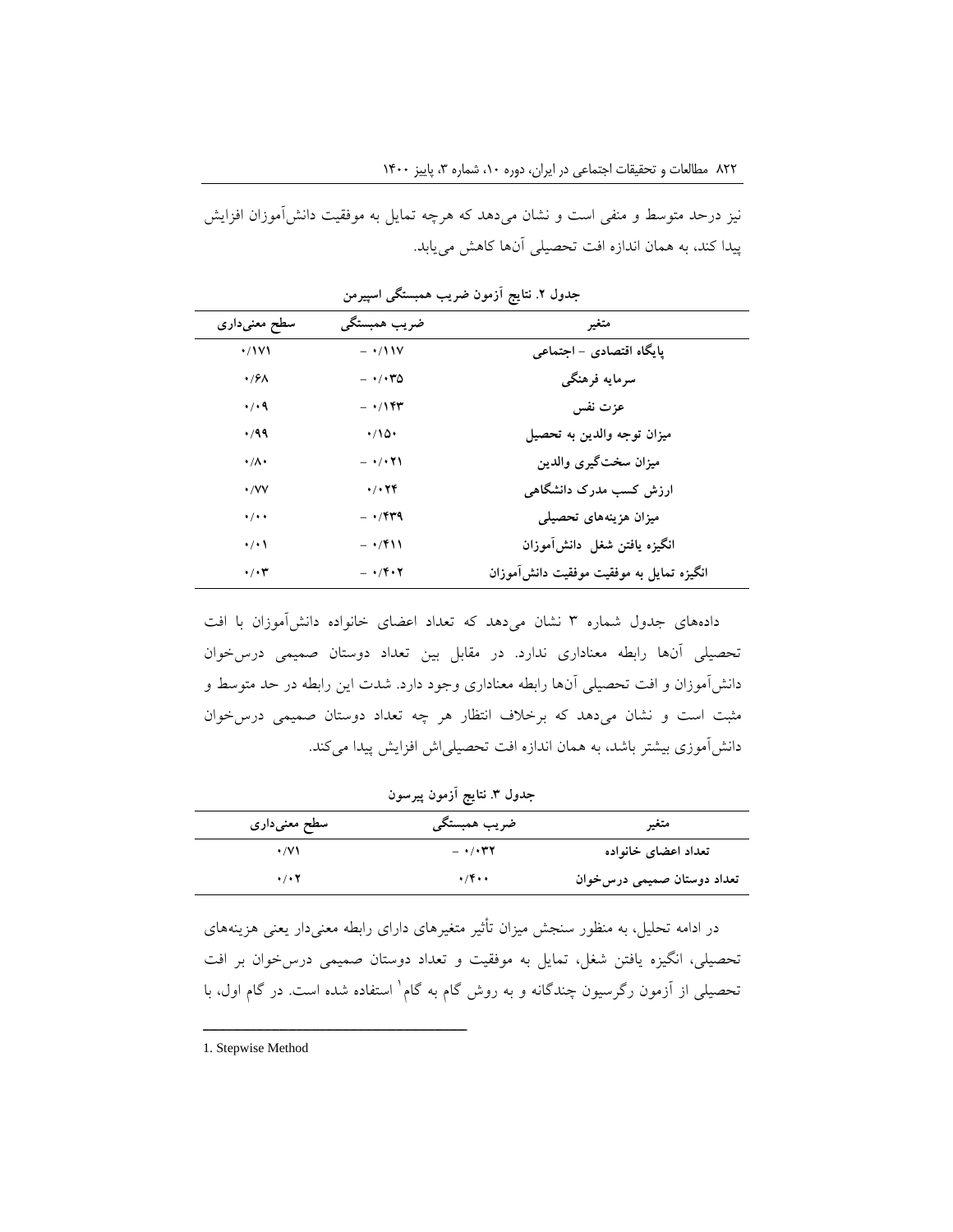ورود متغیر هزینههای تحصیلی به مدل، ۴ درصد (ADJ.R<sup>2</sup>) از واریانس افت تحصیلی را پیش-بینی میكند. در گام دوم و با ورود متغیر انگیزه یافتن شغل به مدل، به همراه هزینههای تحصیلی قدرت تبیین به 7 درصد افزایش یافت. در گام نهایی، متغیر تعداد دوستان صمیمی درسخوان وارد مدل شد و قدرت تبیین را به 11 درصد رسید )جدول شماره 0(

| سطح معنى                                                                               | т                                  | ضرايب استاندارد     | ضرايب غيراستاندارد |                                             | عوامل            | مدل |  |
|----------------------------------------------------------------------------------------|------------------------------------|---------------------|--------------------|---------------------------------------------|------------------|-----|--|
| داری                                                                                   |                                    | Beta                | خطای معیار         | B                                           |                  |     |  |
| $\cdot$ / $\cdot$ $\cdot$                                                              | $\Upsilon\Upsilon/\Upsilon\Lambda$ |                     | $\cdot$ /۶۲        | 14/9V                                       | مقدار ثابت       |     |  |
| $\cdot$ / $\cdot$ 9                                                                    | $-7/99$                            | $- \cdot 719$       | $\cdot$ /۱۲۳       | $ \cdot$ /۳۲۸                               | هزينههاي تحصيلي  |     |  |
| $\cdot$ / $\cdot$ $\uparrow$ $\uparrow$                                                | $-7/79$                            | $- \cdot / \lambda$ | $\cdot$ /۱۲۳       | $ \cdot$ / $\uparrow$ $\uparrow$ $\uparrow$ | انگيزه يافتن شغل | ٣   |  |
| $\cdot$ / $\cdot$ $\uparrow$ $\wedge$                                                  | Y/YY                               | $\cdot/\Lambda$     | .499               | .711                                        | تعداد دوستان     |     |  |
|                                                                                        |                                    |                     |                    |                                             | درسخوان          |     |  |
| ضریب همبستگی چندگانه (R): (R) مهریب تعیین (R): ۱/۲۳.<br>ضريب تعيين خالص (A.R.S): ٠/١٠۴ |                                    |                     |                    |                                             |                  |     |  |
| انحراف معیار: ۱/۸۳                                                                     |                                    |                     |                    |                                             |                  |     |  |

**جدول .6 خالصه مدل و جدول عاملهای مشترک در مدل رگرسیونی**

همچنین دادههای جدول شماره 0 نشان میدهد كه براساس آماره T، اهمیت نسبی عوامل تأثیرگذار بر افت تحصیلی در مدل به ترتیب عبارتند از: هزینههای تحصیلی، انگیزه یافتن شغل و تعداد دوستان صمیمی درسخوان و با توجه به معنادار بودن آنها با افت تحصیلی، میتوان گفت این سه عامل رابطه معناداری با افت تحصیلی دانش آموزان دارند. بدین ترتیب، امکان ورود آنها به معادله رگرسیون فراهم است. براساس ضریب بتا نیز مهمترین عوامل پیشبینی- كننده افت تحصیلی بهترتیب هزینههای تحصیلی (۱/۲۱۶ -)، انگیزه یافتن شغل (۱۸۶/۰-) و تعداد دوستان صمیمی درسخوان )1/181( هستند.

## **بحث و نتیجهگیری**

در پژوهش حاضر بر آن بودیم كه افت تحصیلی در میان دانشآموزان یکی از مناطق پیرامونی كشور ( شهر نیکشهر واقع در استان سیستان و بلوچستان) مورد مطالعه و كنكاش قرار دهیم تا عوامل مؤثر بر آن شناسائی و تبیین شوند. نتایج مطالعه نشان داد كه از بین دوازه متغیر (عامل)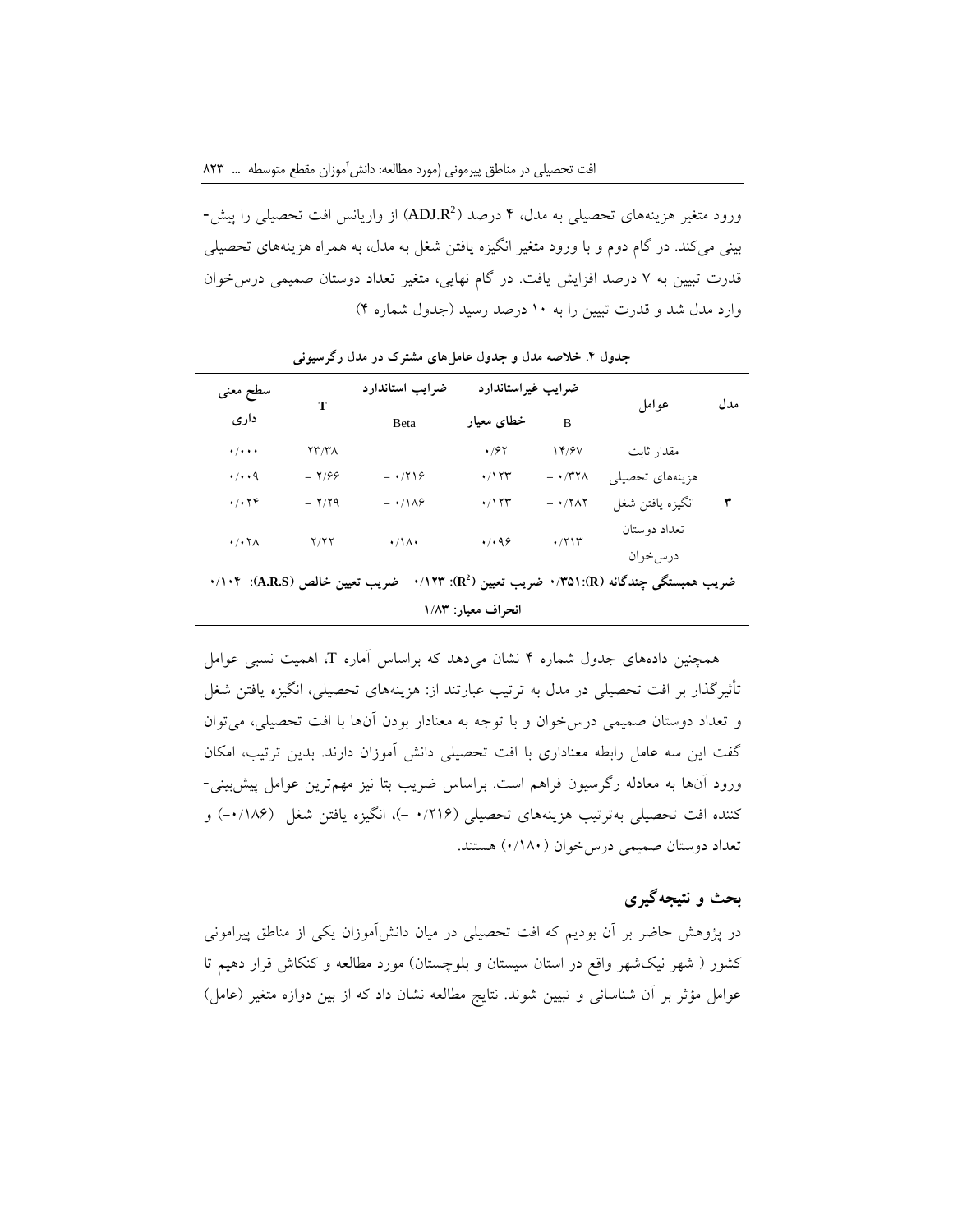مورد مطالعه، تنها چهار عامل هزینههای تحصیلی، تعداد دوستان صمیمی درسخوان، تمایل به موفقیت و انگیزه یافتن شغل با افت تحصیلی دانشآموزان رابطه معناداری دارند.

اتکینسون )1981(، آندرمان و والتر )2119(، كاپرا و همکاران )2118(، هاردره و ریو )2113(، بانکستون و ژو )2112(، الكت و هارل )2113(، اشمیت و پدیا )2113( و رحمانی )2111( پیشرفت یا پسرفت تحصیلی دانشآموزان را حاصل یک سری پیشرانهای انگیزشی )نیاز به موفقیت، عزتنفس و غیره( میدانند و نقش عوامل فرهنگی و اجتماعی در افت و خیزهای تحصیلی دانشآموزان را در اولویتهای بعدی قرار میدهند. بر این اساس، مطابق با نتایج تحقیق، متغیرهای تمایل به موفقیت و انگیزه یافتن شغل به نحوی با دیدگاههای محققان اخیر در رابطه با پیشرفت یا پسرفت تحصیلی دانشآموزان همسو است. در سویی دیگر، نتایج این تحقیق نشان داد كه عزت نفس و انگیزه یافتن شغل با افت تحصیلی رابطه معنادری ندارد. شاید بهترین تعبیر برای توصیف این فرضیه این باشد كه به زعم ماسن عزت نفس ثابت نیست و در دورههای مختلف زندگی بسته شرایط زندگی متغیر است.

اما برخالف طرفداران نظام انگیزشی، نظریهپردازانی نظیر بوردیو، كلمن و برنشتاین تأثیر عوامل فرهنگی و اجتماعی را بر روی روند تحصیلی دانشآموزان تعیینكننده میدانند و از سازههایی نظیر سرمایه فرهنگی و اجتماعی برای تشریح عوامل مؤثر برافت تحصیلی دانش آموزان بهره میگیرند. نتایج تحقیق نشان داد كه به رغم نظریات بوردیو و تا حدودی كلمن در اثرگذاری سرمایه فرهنگی بر عملکرد تحصیلی دانشآموزان، رابطه معناداری بین سرمایه فرهنگی و افت تحصیلی در بین جامعۀ مورد مطالعه وجود ندارد.

همچنین یافتههای تحقیق نشان داد كه بین پایگاه اقتصادی-اجتماعی با افت تحصیلی رابطه معناداری وجود ندارد؛ در حالیکه بسیاری از نظریات (همانند نظریه های برنشتاین و كلمن) و تحقیقات)امینفر، 1397؛ كرنی و لوین، 2110( بر وجود رابطه معنادار بین پایگاه اقتصادی- اجتماعی خانواده با افت تحصیلی دانشآموزان اذعان داشتند. شاید یکی از دالیلِ مبنی بر عدم وجود رابطه بین دو متغیر مذكور در تحقیق حاضر این باشد كه متغیر پایگاه اقتصادی-اجتماعی یک متغیر تركیبی است و از تركیب سطح تحصیالت والدین، نوع شغل والدین و وضعیت اقتصادی خانواده مورد سنجش قرار گرفته است و احتمال دارد هر یک از متغیرهای مزبور به دلیل حضور در یک متغیر تركیبی (به ویژه در یک اجتماع سنتی كه اهمیت این ابعاد قابل مقایسه با یک اجتماع مدرن نیست)، میزان اثرگذاریشان به صورت منفرد تضعیف شده است. بنابراین،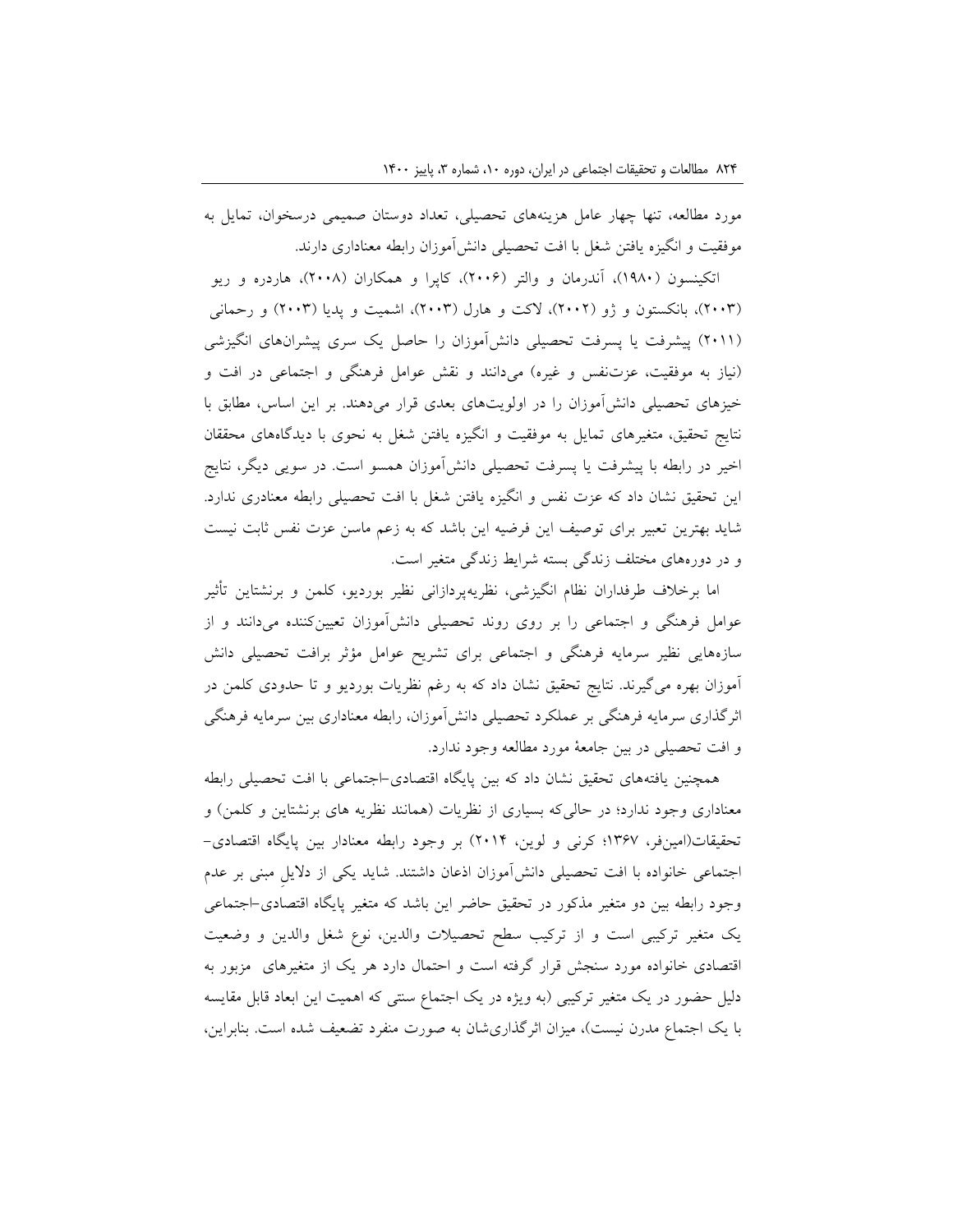از آنجایی كه متغیر هزینههای تحصیلی، نسبت نزدیکی با وضعیت اقتصادی خانواده دارد و در این راستا نتایج تحقیق نشان داد كه هزینههای تحصیلی با افت تحصیلی رابطه معناداری دارد، میتوان به این نکته پی برد كه وضعیت اقتصادی خانواده میتواند بر روند تحصیلی دانشآموزان تأثیر داشته باشد. نتیجه اخیر وقتی معنادار میشود كه چنانکه در بخش بیان مسئله ذكر شد طبق آمار ارائه شده از سوی وزارت تعاون، كار و رفاه اجتماعی استان سیستان و بلوچستان از لحاظ اغلب شاخصهای توسعهای بدترین وضعیت را در میان استانهای كشور دارد.

در قیاس با دو رویکرد باال، رویکردها و مطالعات بسیاری به نوع و كیفیات روابط درون خانواده و اثراتشان بر عملکرد تحصیلی دانشآموزان توجه نشان دادهاند. خروجی این رویکردها بیانگر این مطلب است كه چگونه روابط والدین و نوجوانان بر نمرات درسی و افت- وخیزهای تحصیلی دانشآموزان اثرگذار است. نتایج تحقیق نشان داد كه بین سختگیری والدین و میزان توجه والدین نسبت به دانشآموزان رابطه معنی داری وجود ندارد. نتایج مشاهده شده با نتایج برخی از رویکردها و نتایج مطالعات )اسپرا، 2111؛ اكرمی، 1388؛ دادفر و همکاران، 1392؛ افضلی و همکاران، 1393؛ رهگذر، 1391؛ مقتدری، 1399؛ فرجام، 1397؛ پینتا 1999؛ موری و گرینبرگ 2119( هم راستا نیست.

همچنین یافتهها نشان داد كه بین تعداد دوستان صمیمی با افت تحصیلی دانشآموزان رابطه مثبت و معنیداری وجود دارد. این امر نشان میدهد كه در جامعه مورد بررسی، برخالف انتظار، بیشتر بودن دوستان صمیمی درسخوان نه تنها عاملی برای پیشرفت تحصیلی نیست، بلکه باعث افت تحصیلی میشود. این یافته نیاز به بررسیهای بیشتری دارد. از این نظر، گزاره نظری گوكس و همكاران (٢٠١٧) مبنی بر اثر تعداد دوستان صمیمی درس خوان بر افت تحصیلی حال چه اثر منفی یا مثبت تایید میشود. فعالً میتوان گفت عوامل مهمتری برای افت یا پیشرفت تحصیلی وجود دارند كه میتوانند تأثیر دوستان صمیمی درسخوان را به نوعی معکوس نمایند. در نهایت، به رغم اینکه برخی رویکردها و نتایج مطالعات بر وجود رابطه میان جنسیت )افضلی و همکاران، 1393؛ جردن 1999؛ استرنز و گلینی 2119( و تعداد اعضاء خانواده )مجیدی، 1371 و رهگذر، 1391( با افت تحصیلی دانشآموزان تأكید داشتند؛ نتایج تحقیق حاضر نشان داد كه بین این دو متغیر و افت تحصیلی رابطه معناداری وجود ندارند. شاید بتوان گفت ویژگیهای فرهنگی این جامعه سنتی و شکل روابط اجتماعی كه طبق استدالل نادری و همکاران )1397( و در قالب مفاهیم چلبی (۱۳۷۵)، در این منطقه بیشتر خصلت اظهاری، خاص گرا و جمع گرا دارد،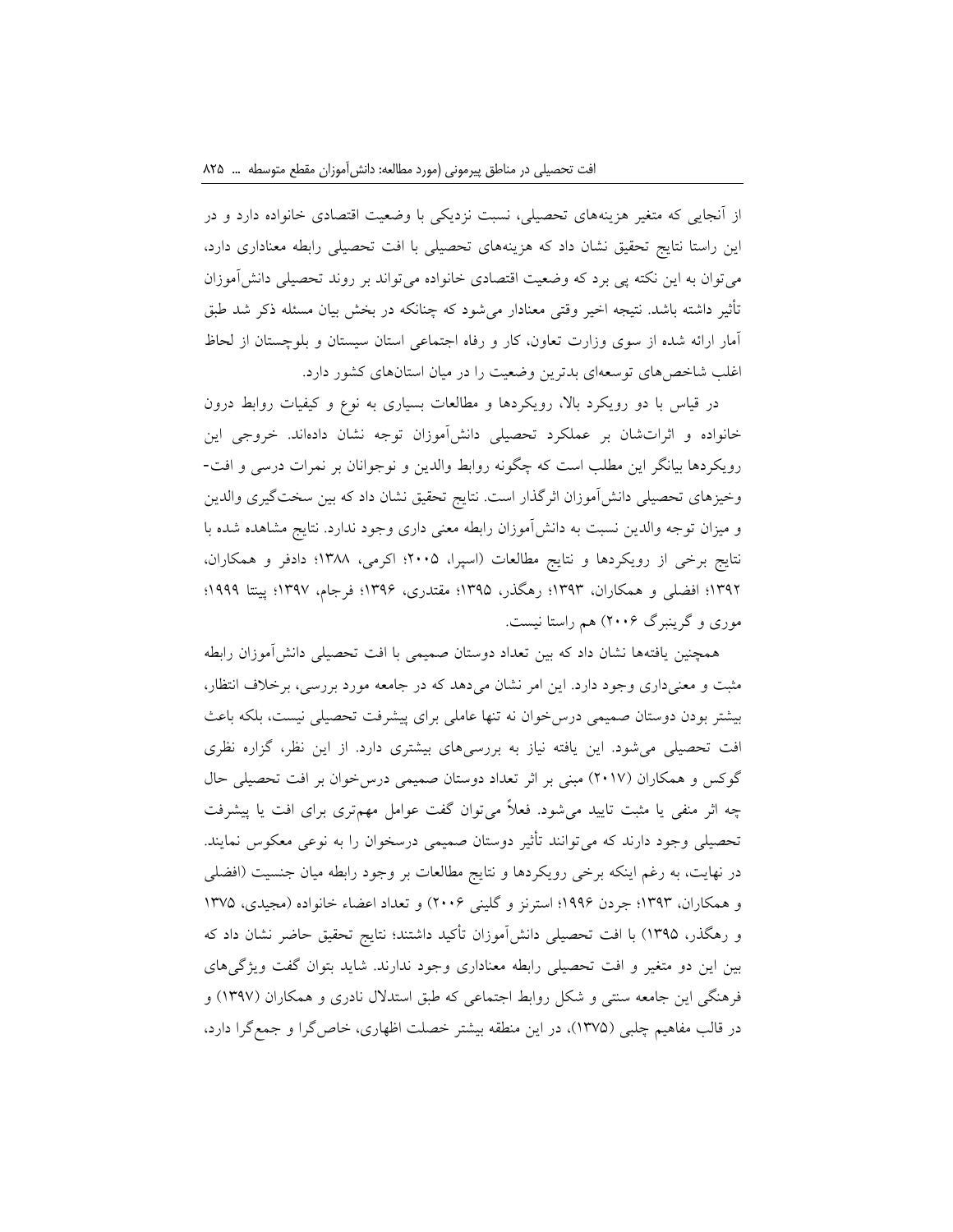تأثیر عواملی همچون دوستان درسخوان، تعداد اعضای خانواده و جنسیت را تحتالشعاع قرار داده است. این امر بیانگر ضرورت و اولویت رویکردهای جامعهنگر و اجتماعمحور برای ارتقای آموزش و عملکرد تحصیلی در این منطقه است.

با وجود تمامی تفاسیر فوق، اما الزم به یادآوری است كه در تحقیق حاضر، بر مبنای نوع ساخت اجتماعی حاكم بر جامعه مورد مطالعه، و نیز مراوده با دستاندركاران ذیربط، معلمان و دانشآموزان، پیش از اجرای پژوهش صرفاً برخی رویکردها را گزینش كرده و تحت مطالعه قرار دادیم. بنابراین، پیشنهاد میشود كه تحقیقاتی در زمینه اثرات تعامالت درون مدارس، محتوای آموزشی كتب درسی، انواع برچسبسازیها در مدارس و شبکههای اجتماعی در انواع و ابعاد مختلف بر پیشرفت و افت تحصیلی دانشآموزان نیز صورت گیرد. عالوه بر این كاربست روشهای تركیبی، برای مطالعه فرآیندهای پیچیده و چندالیه فراز و فرودهای تحصیلی دانش- آموزان نیز برای انجام تحقیقات آینده توصیه میشود.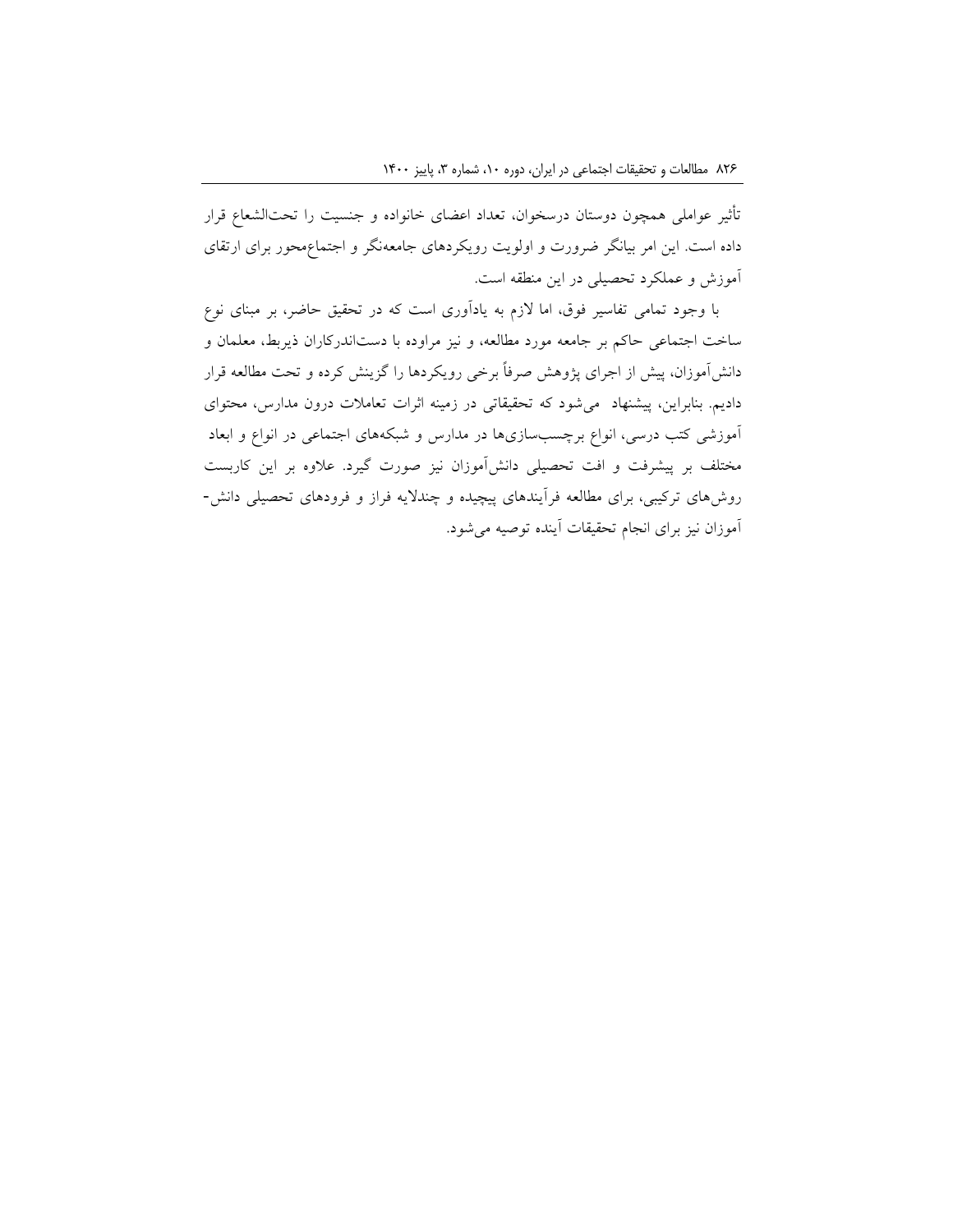## **منابع**

- احمدی، احمد )1399(، **روانشناسی نوجوانان**، تهران: انتشارت رودكی.
- افضلی، مهناز؛ دالور، علی و افشین افضلی )1393(، »فراتحلیلی بر پایاننامههای انجام شده در حوزه افت تحصیل<sub>ی»</sub>، م**جلهٔ اندازهگیری تربیتی**، شماره ۱۷: ۲۳–۴۴.
- اكرمی، علیاصغر )1388(، **بررسی افت تحصیلی و عوامل مؤثر بر آن در میان دانشآموزان دبیرستانی شهرستان ابرکوه،** پایاننامه كارشناسیارشد، دانشگاه شهید باهنر كرمان.
- امینفر، مرتضی )1397(، »علل و عوامل افت تحصیلی و چگونگی كاهش آن«، **مجلة تعلیم و تربیت**، شماره ۱۳ و ۱۴: ۹-۳۶.
- بهرامی، فاطمه و رضوان، شیوا )1381(، »بررسی رابطه بین انگیزش و پیشرفت تحصیلی دانشآموزان دختر و پسر دوره متوسطه شهر اصفهان«، **مجلة پژوهشهای علوم تربیتی و روانشناسی دانشگاه اصفهان**، شماره ٢: ۶۱-٧٢.
	- چلبی، مسعود )1371(، **جامعهشناسی نظم: تشریح و تحلیل نظری نظم اجتماعی**. تهران: نشر نی
- دادفر، رضا و همکاران )1392(، »بررسی عوامل خانوادگی مؤثر بر افت تحصیلی دانشآموزان دختر و پسر سال اول دبیرستان شهرستان دره شهر در سال تحصیلی 91-91«، **مجلة دانشکده علوم پزشکی ایلام**، شماره ۶: ۲۲۴–۲۳۱.
- رهگذر، حمیدرضا )1391(، **بررسی عوامل مؤثر در افت تحصیلی دانشآموزان مدارس متوسطه ناحیه 1 شهرستان شهریار در سال تحصیلی ،36-37** پایاننامه كارشناسیارشد، دانشگاه آزاد اسالمی واحد تهران مركزی.
- سلملیان، زهره و كاظم نژادلیلی، احسان )1393(، »همبستگی عزتنفس با موفقیت تحصیلی در دانشجویان»، **مجلهٔ پرستاری و مامایی جامعنگر**، شماره ۷۱ـ ۴۷-۴۰.
- سیدنژاد، سید یوسف )1381(، **بررسی عوامل مؤثر برافت تحصیلی در دانشآموزان پسر دوره متوسطه شهرستان بابل،** پایاننامه كارشناسیارشد، دانشگاه تهران.
	- شارع پور، محمود )1389(، **جامعهشناسی آموزش و پرورش،** تهران: سمت.
- عابدی، احمد )1381(، **بررسی رابطه بین انگیزش پیشرفت تحصیلی دانشآموزان دختر و پسر مقاطع راهنمایی و متوسطه شهر اصفهان با ویژگیهای خانوادگی و شخصیتی آنان،** اصفهان: اداره كل آموزش و پرورش استان اصفهان.
- عباس زاده، محمد و دیگران )1391(، »بررسی رابطۀ بین سرمایه اجتماعی و آنومی اجتماعی«، **فصلنامه مطالعات و تحقیقات اجتماعی**، شماره :1 .101-172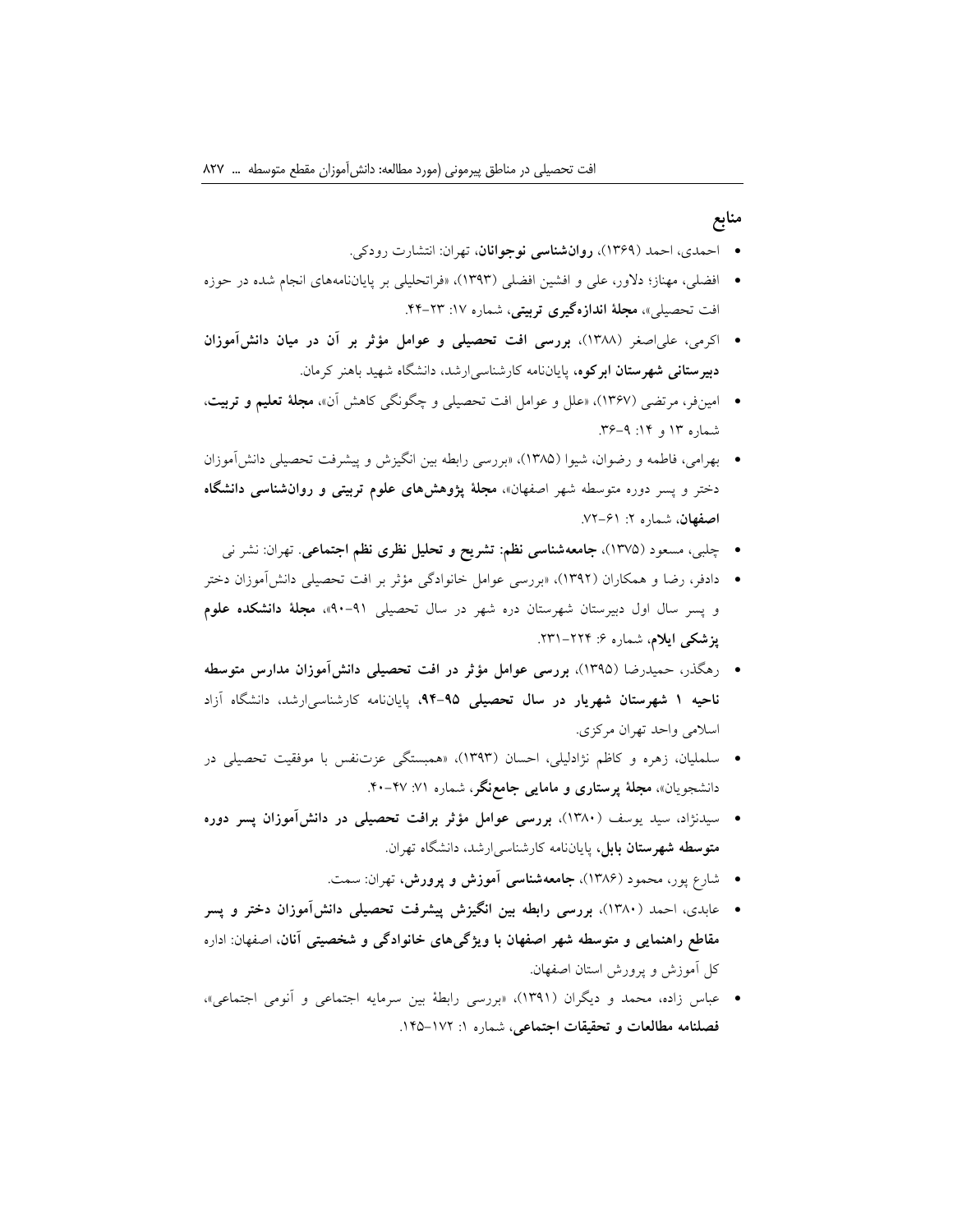- فرجام، سکینه )1397(، **بررسی نقش تعامالت درون خانواده بر دانش آموزان دارای افت تحصیلی،** پایاننامه كارشناسیارشد، دانشگاه عالمه طباطبایی.
- قریشراد، مائده )1389(، »علل افت تحصیلی دانشجویان استعداد درخشان دانشگاه علوم پزشکی ارومیه»، **مجلهٔ افق توسعه آموزش پزشکی**، شماره ۳: ۲۱–۲۵.
- قلندرزهی، فرحناز )1391(، **بررسی عوامل موثر بر پیشرفت تحصیلی دانشآموزان دختر مقطع متوسطه شهر سراوان در سال تحصیلی ،1136-37** پایاننامه كارشناسیارشد جامعه شناسی، دانشگاه ازاد اسالمی واحد زاهدان.
- قناعتپیشه، عترت الزهرا )1380(، »مقایسه اثر رقابت فردی، تالش فردی و رقابت گروهی«، **مجلة تعلیم و تربیت**، شماره :81 .198-131
	- گیدنز، آنتونی )1377(، **جامعهشناسی**، ترجمه منوچهر صبوری، تهران: نی.
- مجیدی، بهرام )1371(، **بررسی رابطه برخی از ویژگیهای اجتماعی – اقتصادی خانواده با موفقیت و افت تحصیلی دانشآموزان سال سوم راهنمایی شهرستان میانه**، پایاننامه كارشناسی- ارشد، دانشگاه شهید بهشتی.
- مقتدری، اسماعیل )1399(، »**شناسایی عوامل اجتماعی مؤثر بر افت تحصیلی در بین دانشآموزان دوره اول دبیرستان مدارس خاص شهر مراغه**«، سومین همایش ملی پژوهش های نوین در حوزه علوم انسانی و مطالعات اجتماعی ایران، قم: مركز مطالعات و تحقیقات اسالمی سروش حکمت مرتضوی.
- نادری، احمد؛ روستاخیر، بهروز؛ فیاض، ابراهیم و محمدعثمان حسینبر )1397(. »تأملی در آرایش نیروهای اجتماعی و تحول گفتمانهای هویت قومی در بلوچستان ایران«. **فصلنامه تحقیقات**  فرهنگی ایران، شماره ۳: ۶۹–۱۰۲.
- هاشمیانفر، سیدعلی و دیگران )1391(، »واكاوی مفهومی دلبستگی ملی«، فصلنامه مطالعات و تحقیقات اجتماعی، شماره ٣: ١٧٩-٢٠۵.
- وزارت تعاون، كار و رفاه اجتماعی )1399(، گزارش شاخصهای توسعه ویژۀ استان سیستان و بلوچستان.
- Anderman, E. & Wolters, C. (2006), **Goal, values, and affect**, In P. Alexander & P. Winne (Eds.), Handbook of educational psychology (2nd Ed.), (pp. 369–389), Mahwah, NJ: Erlbaum Publishers.
- Bankston, C. L. & Zhou, M. (2002), "Being well vs. doing well: Self-esteem and school performance among immigrant and non-immigrant racial and ethnic groups", **International Migration Review**, No. 36: 389-415.
- Caprara, G. V., Fida, R., Vecchione, M., Del Bove, G., Vecchio, G. M., Barbaranelli, C., & Bandura, (2008), "Longitudinal Analysis of the role of perceived self-efficacy for self-